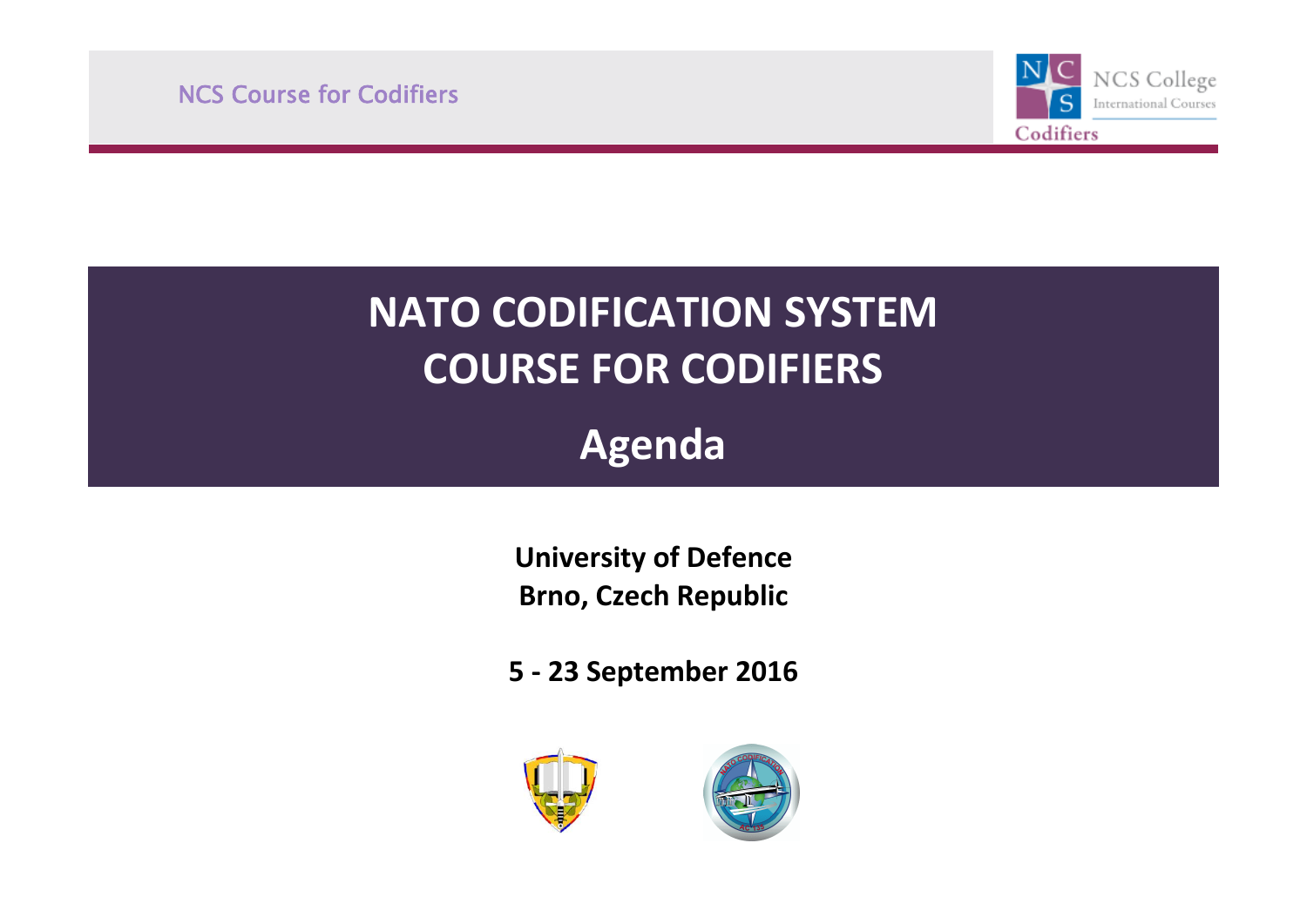| <b>DAY</b>                                                 | <b>TIME</b>     | <b>UNIT</b>                         | <b>LESSON</b>                                                                                                                                                                                   | <b>LECTURER</b>                                                                                                                                                                                                                                                                                                      |
|------------------------------------------------------------|-----------------|-------------------------------------|-------------------------------------------------------------------------------------------------------------------------------------------------------------------------------------------------|----------------------------------------------------------------------------------------------------------------------------------------------------------------------------------------------------------------------------------------------------------------------------------------------------------------------|
|                                                            |                 |                                     | $1st$ Week                                                                                                                                                                                      |                                                                                                                                                                                                                                                                                                                      |
| Monday,<br>5 September<br>Moderator:<br>Mr. Jim<br>Waldron | $08:30 - 09:30$ | ♦ Installation<br><b>Briefing</b>   | • Opening Remarks<br>• Goal and Contents of the Course<br>How Do We Work<br>$\bullet$<br><b>Student Administration</b><br><b>UoD Presentation</b><br>$\bullet$<br>• Photo Session with Students | Dean of Faculty of Military<br>Leadership (FML)<br>Head of Department of<br>Logistics of FML<br>AC/135 Representative<br><b>NSPA Representative</b><br><b>CZE NCB Representative</b><br><b>USA NCB Representative</b><br><b>AURA Representative</b><br>NCS College Manager<br><b>NCS College Moderator</b><br>Guests |
|                                                            | $09:30 - 09:35$ | <b>BREAK</b>                        |                                                                                                                                                                                                 |                                                                                                                                                                                                                                                                                                                      |
|                                                            | $09:35 - 10:35$ | $+$ UNIT 1 -<br>Provisioning        | Lesson 1<br>Provisioning<br>$\bullet$<br>Defined<br>п<br>Purpose<br>Process                                                                                                                     | <b>USA NCB</b><br>Mr. Jeffrey Merrell                                                                                                                                                                                                                                                                                |
|                                                            | $10:35 - 11:00$ | <b>COFFEE BREAK</b>                 |                                                                                                                                                                                                 |                                                                                                                                                                                                                                                                                                                      |
|                                                            | $11:00 - 12:00$ | $+$ UNIT 1 -<br>Provisioning, cont. | • Provisioning<br><b>Technical Data</b><br>• Codification Data                                                                                                                                  | <b>USA NCB</b><br>Mr. Jeffrey Merrell                                                                                                                                                                                                                                                                                |
|                                                            | $12:00 - 13:30$ | <b>LUNCH</b>                        |                                                                                                                                                                                                 |                                                                                                                                                                                                                                                                                                                      |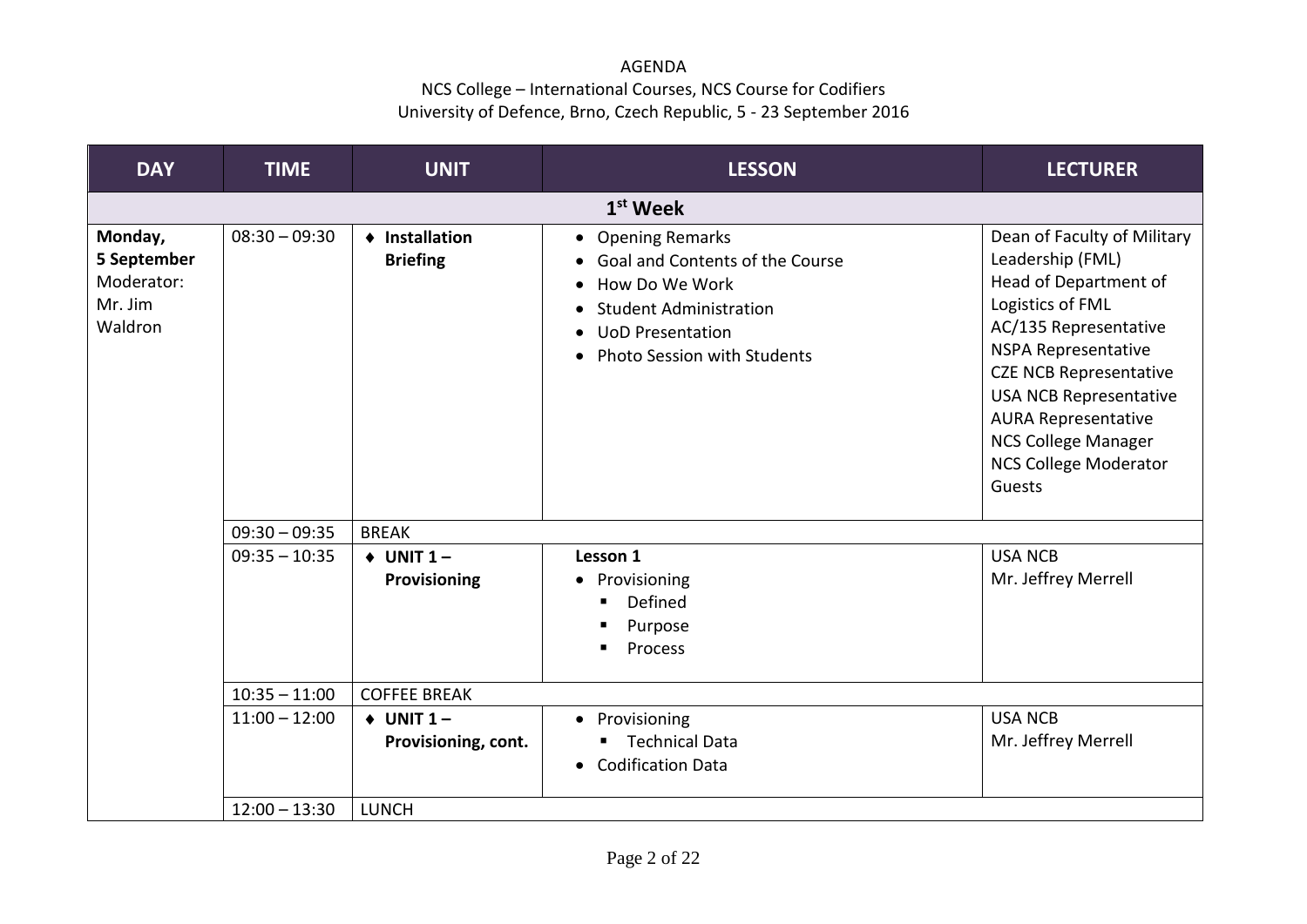| <b>DAY</b> | <b>TIME</b>     | <b>UNIT</b>                                                        | <b>LESSON</b>                                                                                                                                                                                                                                                                                                                                                          | <b>LECTURER</b>                       |
|------------|-----------------|--------------------------------------------------------------------|------------------------------------------------------------------------------------------------------------------------------------------------------------------------------------------------------------------------------------------------------------------------------------------------------------------------------------------------------------------------|---------------------------------------|
|            | $13:30 - 14:30$ | $\triangleleft$ UNIT 2 – Item<br><b>Codification</b><br>(Advanced) | Lesson 1<br>• Item Name<br>Purpose and Basic Principles of Item Name<br>п<br><b>Structure of Item Name</b><br>п<br>Types of Item Name<br>п<br>Item Name Development<br>п<br>- Rules for Approved Item Name (AIN)<br>Development<br>- Rules for Item Name Definitions<br>Limited Use of INC All Except USA<br>п<br>Limited Use of Non Approved Item Name<br>п<br>(NAIN) | <b>USA NCB</b><br>Mr. Jeffrey Merrell |
|            | $14:30 - 14:45$ | <b>COFFEE BREAK</b>                                                |                                                                                                                                                                                                                                                                                                                                                                        |                                       |
|            | $14:45 - 15:45$ | $\triangleleft$ UNIT 2 – Item<br>Codification<br>(Advanced)        | Lesson 2<br>• Item Classification<br>Purpose and Use of NATO Supply<br>п<br><b>Classification System</b><br>NATO Supply Classification System Principles<br>п<br>and Rules<br>Structure of NATO Supply Classification<br>п<br>System<br>Relations between NATO Supply Class (NSC)<br>п<br>and NATO Stock Number (NSN)<br><b>Classifications CPV and UNSPSC</b><br>п    | <b>USA NCB</b><br>Mr. Jeffrey Merrell |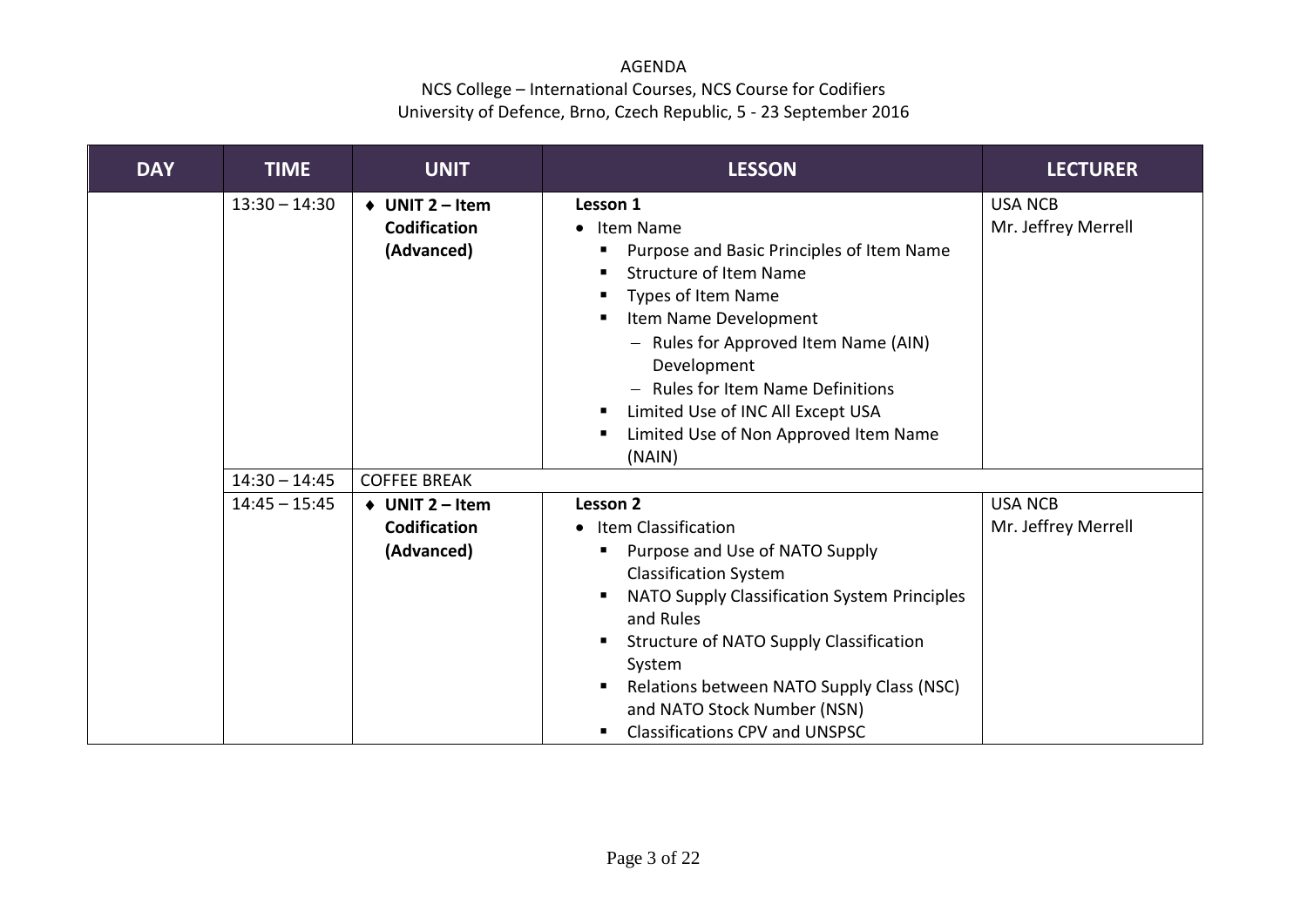| <b>DAY</b>  | <b>TIME</b>     | <b>UNIT</b>                   | <b>LESSON</b>                              | <b>LECTURER</b>     |
|-------------|-----------------|-------------------------------|--------------------------------------------|---------------------|
|             |                 |                               |                                            |                     |
| Tuesday,    | $08:00 - 09:00$ | $\triangleleft$ UNIT 2 – Item | Lesson 3                                   | <b>USA NCB</b>      |
| 6 September |                 | <b>Codification</b>           | • NCAGE                                    | Mr. Jeffrey Merrell |
| Moderator:  |                 | (Advanced), cont.             | General<br>п                               |                     |
| Mr. Jim     |                 |                               | <b>NCAGE Function in NCS</b><br>п          |                     |
| Waldron     |                 |                               | <b>NCAGE Structure</b><br>п                |                     |
|             |                 |                               | Responsibilities for NCAGE Allocation<br>п |                     |
|             |                 |                               | <b>NCAGE Code Request Process</b><br>п     |                     |
|             |                 |                               | <b>NCAGE Maintenance</b>                   |                     |
|             |                 |                               | Handbook for NCAGE                         |                     |
|             | $09:00 - 09:05$ | <b>BREAK</b>                  |                                            |                     |
|             | $09:05 - 10:05$ | $\triangle$ Unit 2 – Item     | Lesson 4                                   | <b>USA NCB</b>      |
|             |                 | <b>Codification</b>           | • Reference Number                         | Mr. Jeffrey Merrell |
|             |                 | (Advanced), cont.             | General<br>٠                               |                     |
|             |                 |                               | Reference Number vs. Part Number           |                     |
|             |                 |                               | <b>RN Codes</b><br>п                       |                     |
|             |                 |                               | <b>RN Codes Combination</b>                |                     |
|             | $10:05 - 10:30$ | <b>COFFEE BREAK</b>           |                                            |                     |
|             | $10:30 - 11:30$ | $\triangleleft$ Unit 2 – Item | Lesson 4                                   | <b>USA NCB</b>      |
|             |                 | Codification                  | • Reference Number and Drawings            | Mr. Jeffrey Merrell |
|             |                 | (Advanced), cont.             | Coding of Reference Number from            |                     |
|             |                 |                               | <b>Engineering Data</b>                    |                     |
|             | $11:30 - 13:00$ | <b>LUNCH</b>                  |                                            |                     |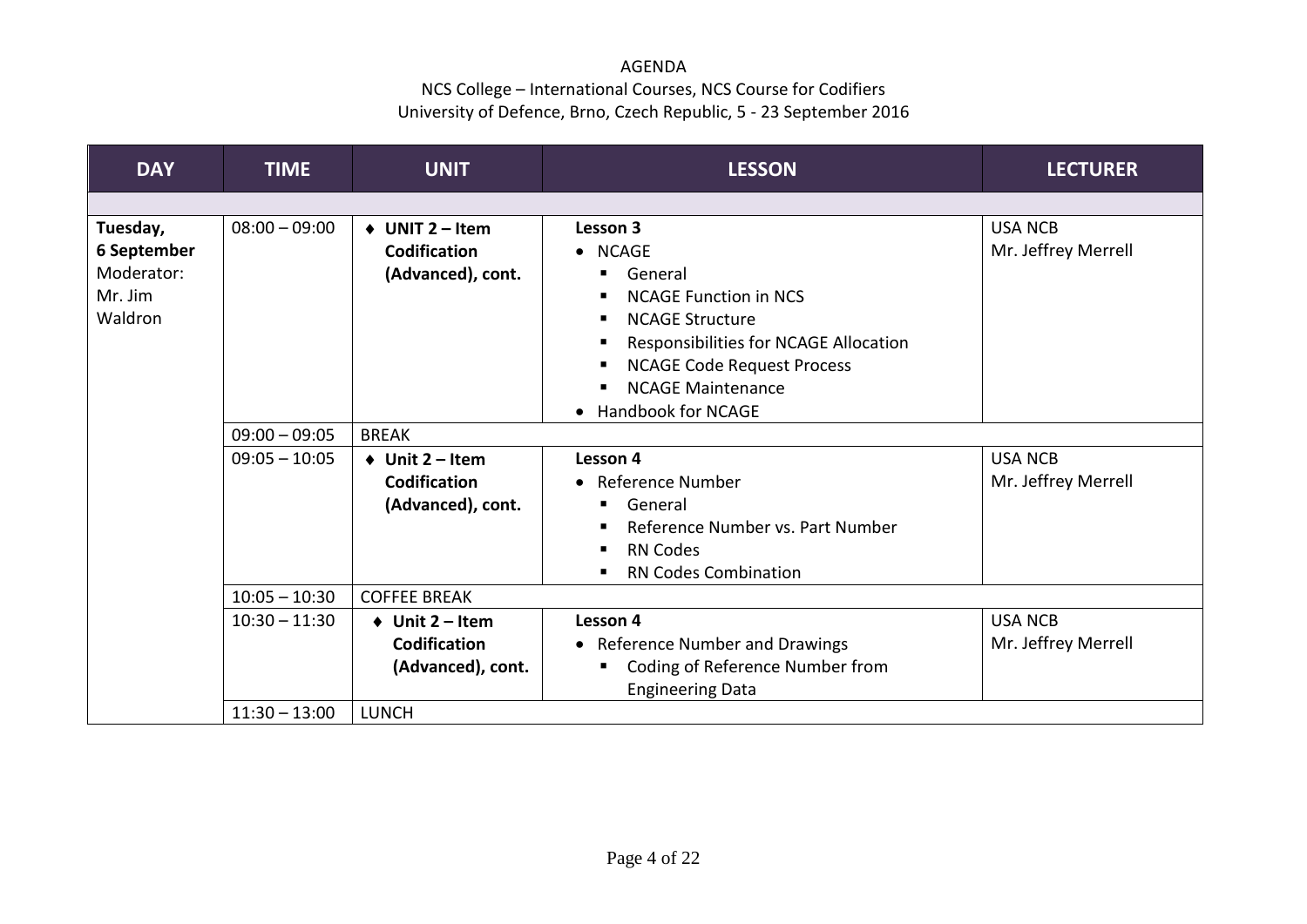| <b>DAY</b> | <b>TIME</b>     | <b>UNIT</b>                                                               | <b>LESSON</b>                                                                                                                                                                                                                                                                                | <b>LECTURER</b>                       |
|------------|-----------------|---------------------------------------------------------------------------|----------------------------------------------------------------------------------------------------------------------------------------------------------------------------------------------------------------------------------------------------------------------------------------------|---------------------------------------|
|            | $13:00 - 14:00$ | $\triangleleft$ UNIT 2 – Item<br>Codification<br>(Advanced), cont.        | Lesson 5<br>• Item Identification Guide<br>Purpose and Use<br>п<br><b>Structure and Content</b><br>п<br>International Collaboration of IIGS<br>п                                                                                                                                             | <b>USA NCB</b><br>Mr. Jeffrey Merrell |
|            | $14:00 - 14:15$ | <b>COFFEE BREAK</b>                                                       |                                                                                                                                                                                                                                                                                              |                                       |
|            | $14:15 - 15:15$ | $\triangleleft$ UNIT 2 – Item<br><b>Codification</b><br>(Advanced), cont. | Lesson 6<br>• Methods and Types<br><b>Reference Method</b><br><b>Descriptive Method</b><br>٠<br>Various Types of Item Description<br>Descriptive Method of Item Identification<br>Reference Method of Item Identification<br>٠<br>• Type of Item Identification (1, 1A, 1B, 4, 4A, 4B,<br>2) | <b>USA NCB</b><br>Mr. Jeffrey Merrell |
|            | $15:15 - 15:30$ | <b>COFFEE BREAK</b>                                                       |                                                                                                                                                                                                                                                                                              |                                       |
|            | $15:30 - 16:10$ | $\triangleleft$ UNIT 2 – Item<br><b>Codification</b><br>(Advanced), cont. | Lesson 7<br>• Master Requirement Directory (MRD)<br>Purpose and Use<br>п<br>Contents and Format of MRD<br><b>Tables</b>                                                                                                                                                                      | <b>USA NCB</b><br>Mr. Jeffrey Merrell |
|            | $16:10 - 16:50$ | $\triangleleft$ UNIT 2 – Item<br><b>Codification</b><br>(Advanced), cont. | Lesson 8<br>• Management Data (Segment H)                                                                                                                                                                                                                                                    | <b>USA NCB</b><br>Mr. Jeffrey Merrell |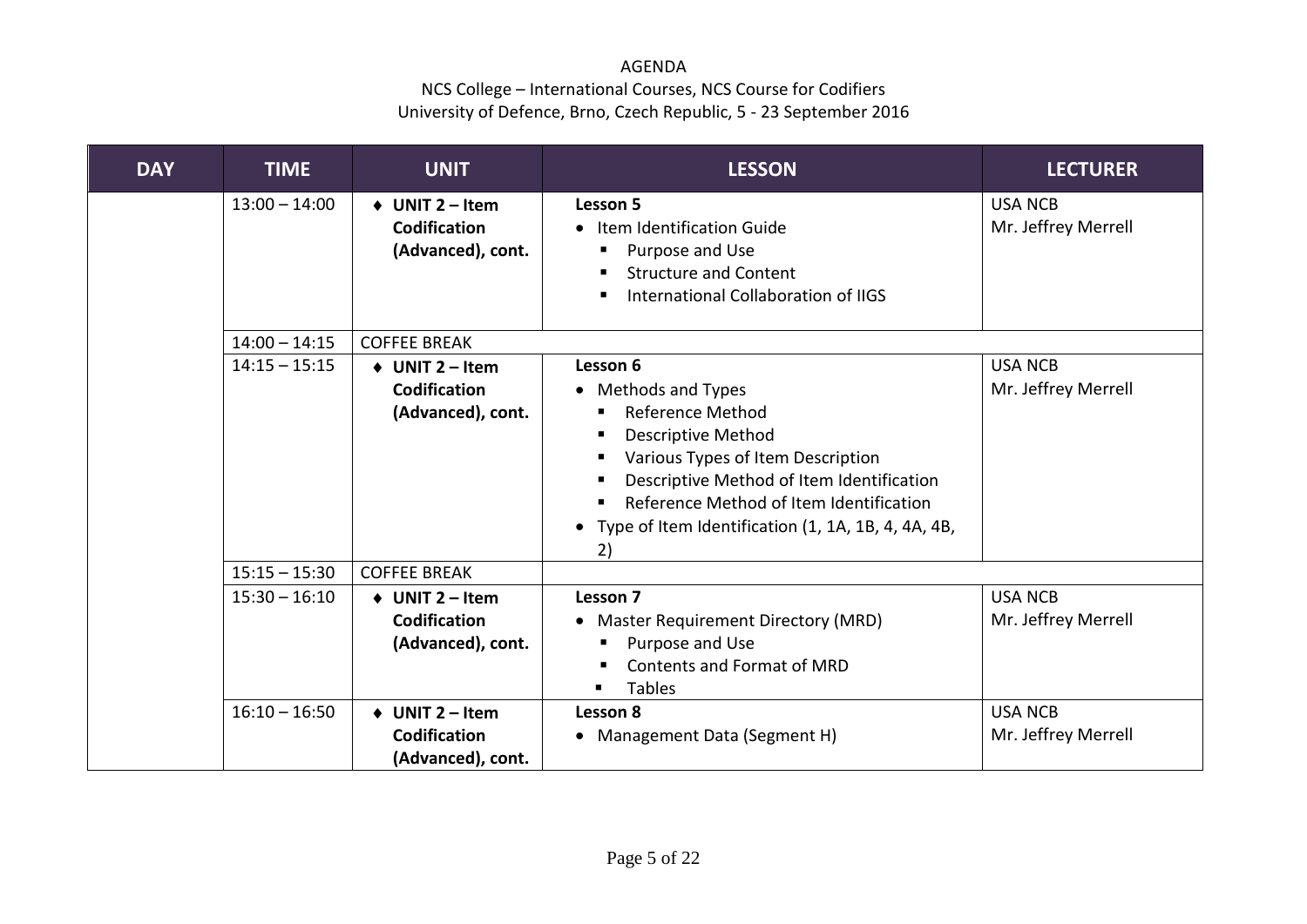| <b>DAY</b>                                         | <b>TIME</b>     | <b>UNIT</b>                                          | <b>LESSON</b>                                                                                                                                                       | <b>LECTURER</b>                                                                                                     |
|----------------------------------------------------|-----------------|------------------------------------------------------|---------------------------------------------------------------------------------------------------------------------------------------------------------------------|---------------------------------------------------------------------------------------------------------------------|
|                                                    |                 |                                                      |                                                                                                                                                                     |                                                                                                                     |
| Wednesday,<br>7 September<br>Moderator:<br>Mr. Jim | $08:00 - 09:00$ | $\triangleleft$ UNIT 2 – Item<br>Codification, cont. | <b>Review Session</b><br>$\blacksquare$                                                                                                                             | <b>CAN NCB</b><br>Mr. Jim Waldron<br><b>USA NCB</b><br>Mr. Jeffrey Merrell                                          |
| Waldron                                            | $09:00 - 09:05$ | <b>BREAK</b>                                         |                                                                                                                                                                     |                                                                                                                     |
|                                                    | $09:05 - 10:05$ | $\triangle$ Exercise                                 | • Introduction to Codification SW<br>Description<br>п                                                                                                               | <b>AURA</b><br>Mr. Zuzana Ježková<br><b>USA NCB</b><br>Mr. Jeffrey Merrell<br><b>USA NCB</b><br>Mr. Jeffrey Merrell |
|                                                    | $10:05 - 10:30$ | <b>COFFEE BREAK</b>                                  |                                                                                                                                                                     |                                                                                                                     |
|                                                    | $10:30 - 11:30$ | $\triangle$ Exercise                                 | • Item Codification in Practice<br>Determine INC<br>п<br>Determine NSC<br>п<br>Prepare Segment A Data<br>п<br>Prepare Segment B Data<br>л<br>Prepare Segment C Data | <b>AURA</b><br>Mrs. Zuzana Ježková<br><b>CAN NCB</b><br>Mr. Jim Waldron<br><b>USA NCB</b><br>Mr. Jeffrey Merrell    |
|                                                    | $11:30 - 13:00$ | <b>LUNCH</b>                                         |                                                                                                                                                                     |                                                                                                                     |
|                                                    | $13:00 - 14:00$ | ◆ Exercise, cont.                                    | • Item Codification in Practice<br>Reference Method<br>п                                                                                                            | <b>AURA</b><br>Mr. Ondřej Janák<br><b>CAN NCB</b><br>Mr. Jim Waldron<br><b>USA NCB</b><br>Mr. Jeffrey Merrell       |
|                                                    | $14:00 - 14:15$ | <b>COFFEE BREAK</b>                                  |                                                                                                                                                                     |                                                                                                                     |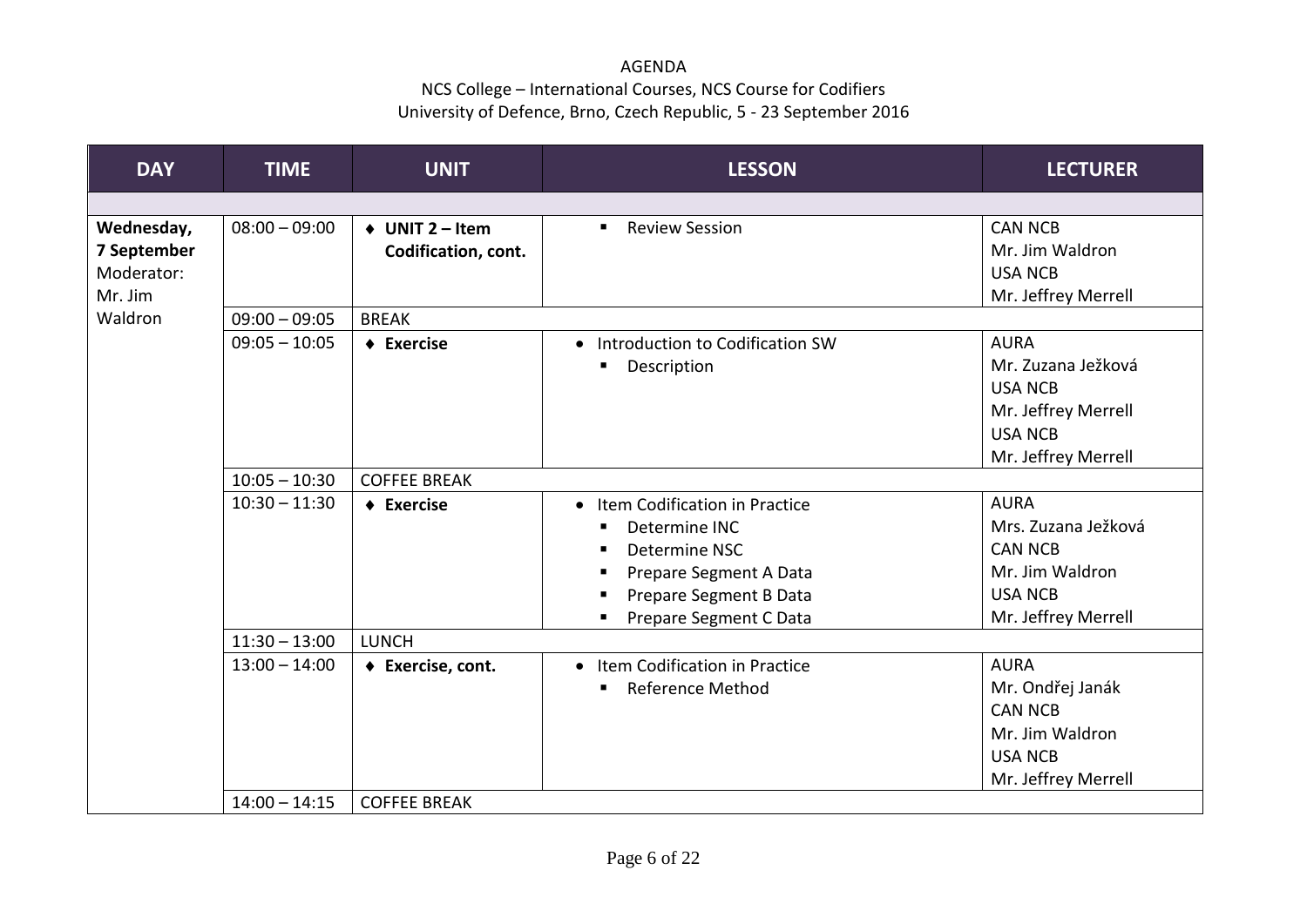| <b>DAY</b> | <b>TIME</b>     | <b>UNIT</b>     | <b>LESSON</b>                   | <b>LECTURER</b>     |
|------------|-----------------|-----------------|---------------------------------|---------------------|
|            | $14:15 - 15:45$ | Exercise, cont. | • Item Codification in Practice | <b>AURA</b>         |
|            |                 |                 | <b>Reference Method</b>         | Mr. Ondřej Janák    |
|            |                 |                 |                                 | <b>CAN NCB</b>      |
|            |                 |                 |                                 | Mr. Jim Waldron     |
|            |                 |                 |                                 | <b>USA NCB</b>      |
|            |                 |                 |                                 | Mr. Jeffrey Merrell |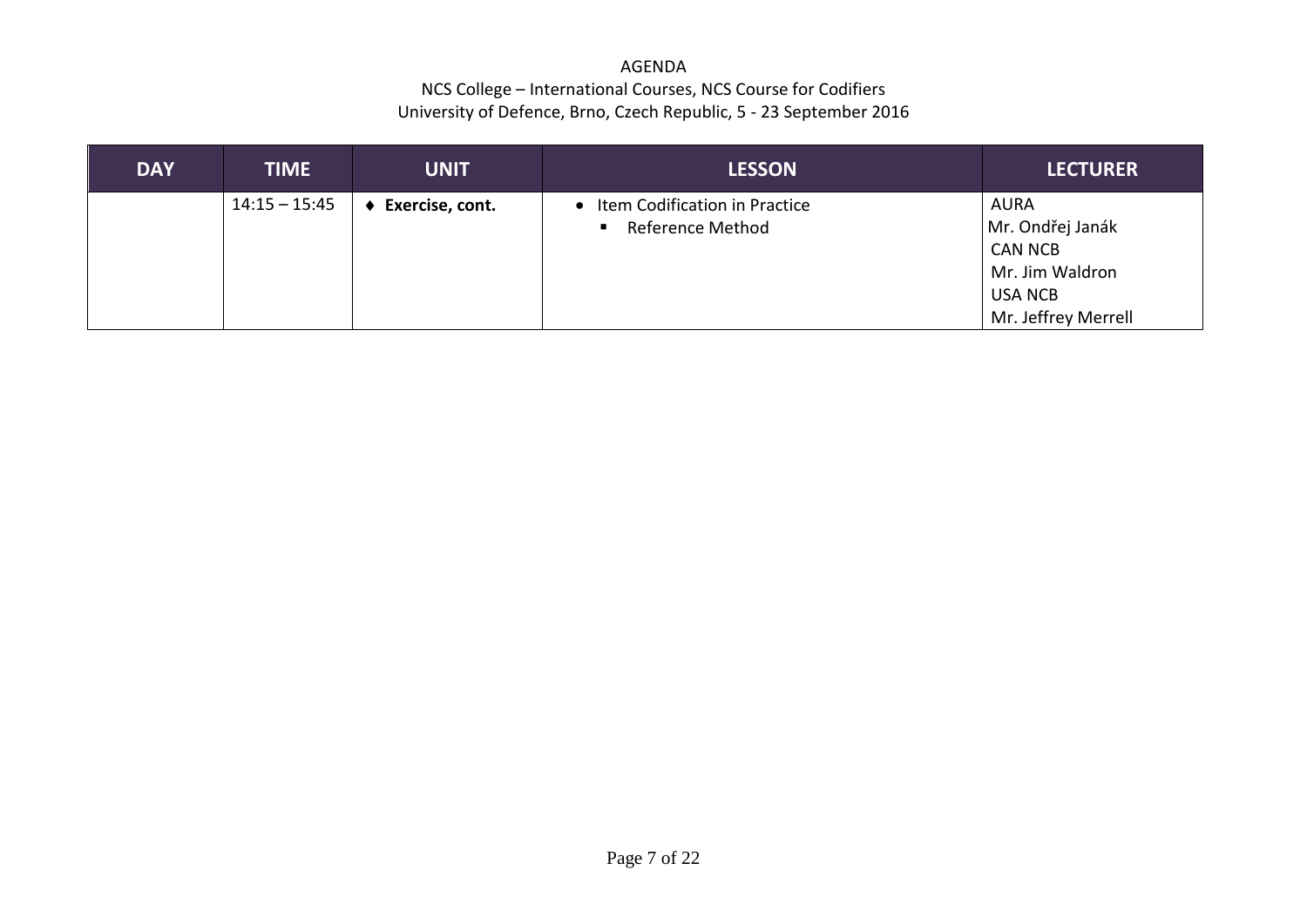| <b>DAY</b>                                                   | <b>TIME</b>     | <b>UNIT</b>                                                                                             | <b>LESSON</b>                                                                                                                                                                                                                                                                                                                                                                                                                          | <b>LECTURER</b>                                                                                                      |
|--------------------------------------------------------------|-----------------|---------------------------------------------------------------------------------------------------------|----------------------------------------------------------------------------------------------------------------------------------------------------------------------------------------------------------------------------------------------------------------------------------------------------------------------------------------------------------------------------------------------------------------------------------------|----------------------------------------------------------------------------------------------------------------------|
|                                                              |                 |                                                                                                         |                                                                                                                                                                                                                                                                                                                                                                                                                                        |                                                                                                                      |
| Thursday,<br>8 September<br>Moderator:<br>Mr. Jim<br>Waldron | $08:00 - 16:00$ | $\blacklozenge$ Visit to the<br><b>Military Depot of</b><br>Repairable<br><b>Material</b><br>(Štěpánov) | Visit to the Military Depot of Repairable Material<br>08:00 - Departure from Brno for Štěpánov<br>10:00 - 10:30 - Presentation of the Facility<br>10:45 - 12:15 - Demonstration of Stock<br>Management<br>12:20 - 13:30 - Lunch<br>13:35 - 14:45 - Information Support to the Czech Armed<br><b>Forces Logistics</b><br>15:00 - 16:00 - Practical Codification at<br>the Depot in Štěpánov<br>16:00 - Departure from Štěpánov for Brno | <b>UoD</b><br><b>AURA</b><br>Mr. Roman Kapinus<br>Representatives of the<br>Military Depot of<br>Repairable Material |
|                                                              |                 |                                                                                                         |                                                                                                                                                                                                                                                                                                                                                                                                                                        |                                                                                                                      |
| Friday,<br>9 September<br>Moderator:<br>Mr. Jim<br>Waldron   | $08:00 - 09:00$ | ◆ Exercise, cont.                                                                                       | • Item Codification in Practice<br>Descriptive Method - Type 1                                                                                                                                                                                                                                                                                                                                                                         | <b>AURA</b><br>Mr. Ondřej Janák<br><b>CAN NCB</b><br>Mr. Jim Waldron<br><b>USA NCB</b><br>Mr. Jeffrey Merrell        |
|                                                              | $09:00 - 09:05$ | <b>BREAK</b>                                                                                            |                                                                                                                                                                                                                                                                                                                                                                                                                                        |                                                                                                                      |
|                                                              | $09:05 - 10:05$ | ◆ Exercise, cont.                                                                                       | • Item Codification in Practice<br>Descriptive Method - Type 1A, 1B                                                                                                                                                                                                                                                                                                                                                                    | <b>AURA</b><br>Mr. Ondřej Janák<br><b>CAN NCB</b><br>Mr. Jim Waldron<br><b>USA NCB</b><br>Mr. Jeffrey Merrell        |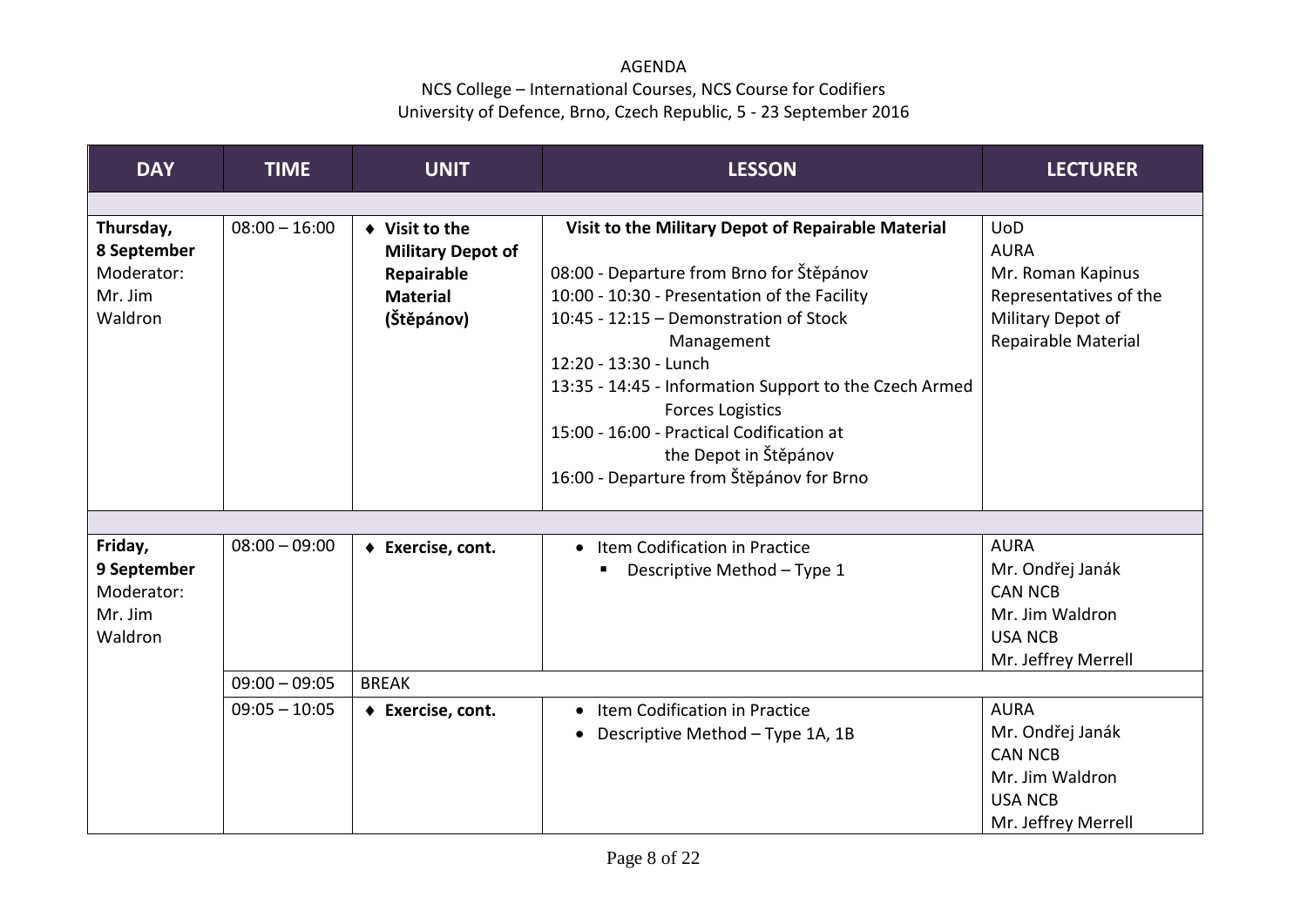| <b>DAY</b> | <b>TIME</b>     | <b>UNIT</b>         | <b>LESSON</b>                                                                                      | <b>LECTURER</b>                                                                                                |
|------------|-----------------|---------------------|----------------------------------------------------------------------------------------------------|----------------------------------------------------------------------------------------------------------------|
|            | $10:05 - 10:30$ | <b>COFFEE BREAK</b> |                                                                                                    |                                                                                                                |
|            | $10:30 - 11:30$ | ◆ Exercise, cont.   | • Item Codification in Practice<br>Reference Method<br>$\blacksquare$<br><b>Descriptive Method</b> | <b>AURA</b><br>Mr. Tomáš Koloděj<br><b>CAN NCB</b><br>Mr. Jim Waldron<br><b>USA NCB</b><br>Mr. Jeffrey Merrell |
|            | $11:30 - 13:00$ | <b>LUNCH</b>        |                                                                                                    |                                                                                                                |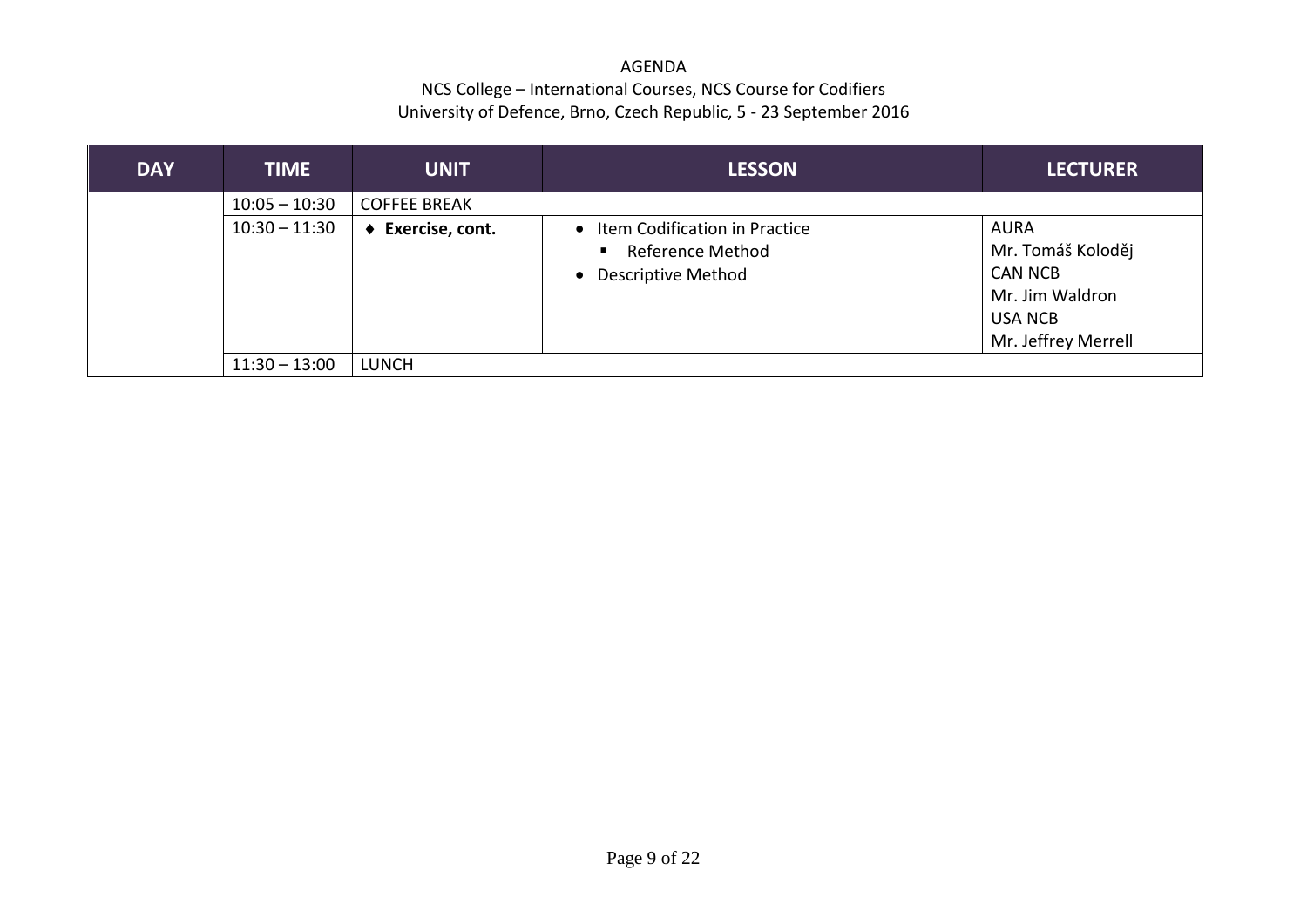| <b>DAY</b>                                                      | <b>TIME</b>                                                                                                     | <b>UNIT</b>                                                                                                                                   | <b>LESSON</b>                                                                                                                                                                      | <b>LECTURER</b>                                                                                  |  |  |  |
|-----------------------------------------------------------------|-----------------------------------------------------------------------------------------------------------------|-----------------------------------------------------------------------------------------------------------------------------------------------|------------------------------------------------------------------------------------------------------------------------------------------------------------------------------------|--------------------------------------------------------------------------------------------------|--|--|--|
|                                                                 | 2 <sup>nd</sup> Week                                                                                            |                                                                                                                                               |                                                                                                                                                                                    |                                                                                                  |  |  |  |
| Monday,<br>12 September<br>Moderator:<br>Mr. Jeffrey<br>Merrell | $08:00 - 09:00$<br>Prague,<br><b>CZE NCB</b>                                                                    | ♦ Presentation of<br>the Defence<br>Standardization,<br><b>Codification and</b><br>Government<br><b>Quality Assurance</b><br><b>Authority</b> | • Defence Standards<br><b>Codification Processes</b><br><b>Government Quality Assurance Strategy</b><br>DSCGQAA'S Role Within NATO                                                 | <b>DSCGQAA Director</b><br>Mr. Martin Dvořák                                                     |  |  |  |
|                                                                 | $09:00 - 09:05$                                                                                                 | <b>BREAK</b>                                                                                                                                  |                                                                                                                                                                                    |                                                                                                  |  |  |  |
|                                                                 | $09:05 - 10:05$<br>Prague,<br><b>CZE NCB</b>                                                                    | ♦ The NCS in the<br><b>Czech Republic</b>                                                                                                     | • NCB Structure<br>Legislation<br>$\bullet$<br><b>Object of Codification</b><br>Types of Items<br><b>Subjects Participating</b><br>$\bullet$<br><b>Duties and Responsibilities</b> | <b>CZE NCB Director</b><br>Mr. Libor Mrozinski                                                   |  |  |  |
|                                                                 | $10:05 - 10:30$                                                                                                 | <b>COFFEE BREAK</b>                                                                                                                           |                                                                                                                                                                                    |                                                                                                  |  |  |  |
|                                                                 | $10:30 - 11:30$<br>Prague,<br><b>CZE NCB</b><br>$11:30 - 13:00$<br>$13:00 - 15:45$<br>Prague,<br><b>CZE NCB</b> | $\bullet$ The NCS in the<br>Czech Republic,<br>cont.<br><b>LUNCH</b><br>$\triangle$ The NCS in the<br>Czech Republic,<br>cont.                | <b>Codification Process</b><br>$\bullet$<br>De-Central Acquisition<br><b>Central Acquisition</b><br>п<br>• Practical Codification (Petřín)                                         | <b>CZE NCB Director</b><br>Mr. Libor Mrozinski<br><b>CZE NCB Director</b><br>Mr. Libor Mrozinski |  |  |  |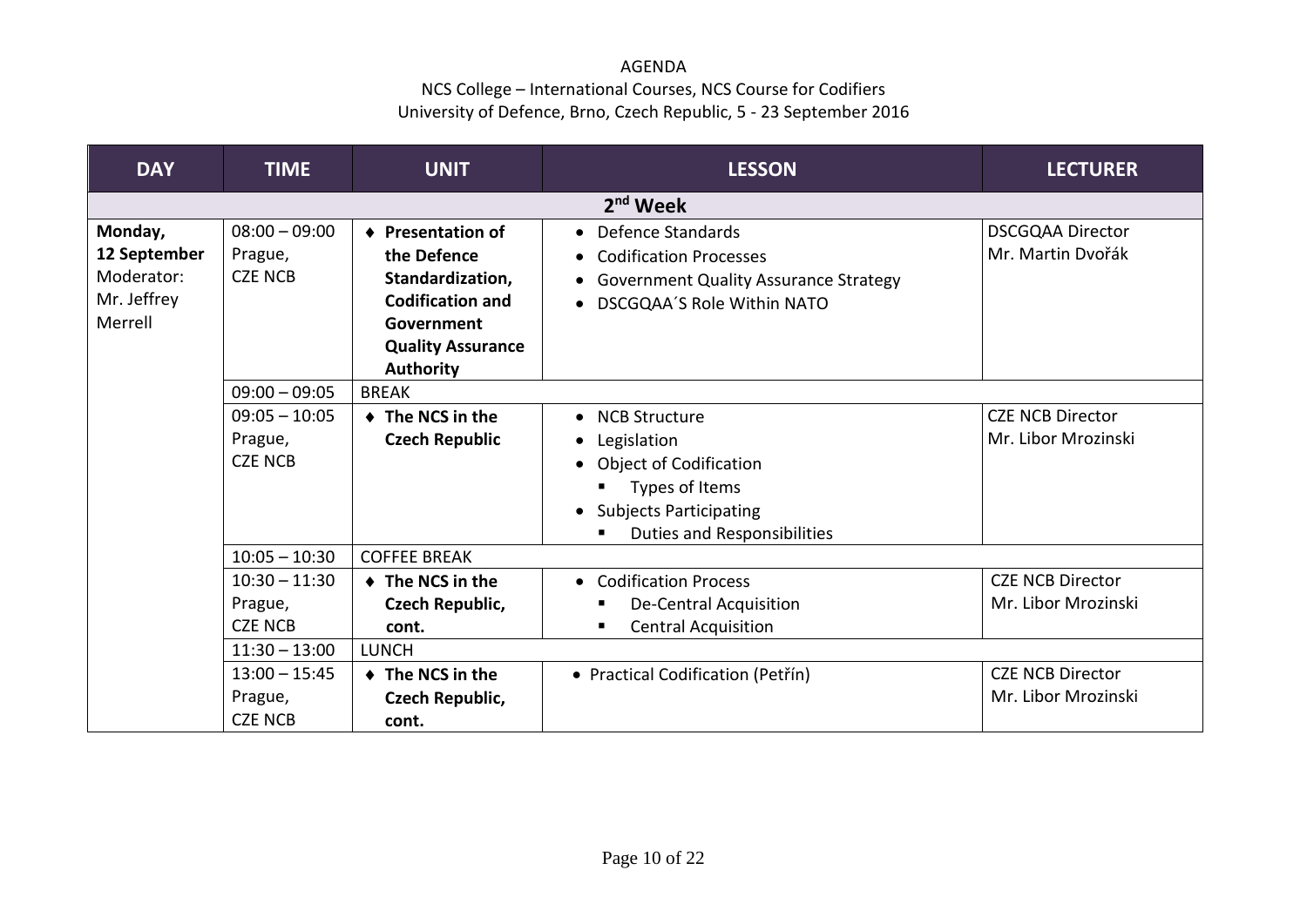| <b>DAY</b>   | <b>TIME</b>     | <b>UNIT</b>                        | <b>LESSON</b>                              | <b>LECTURER</b>     |
|--------------|-----------------|------------------------------------|--------------------------------------------|---------------------|
|              |                 |                                    |                                            |                     |
| Tuesday,     | $08:00 - 09:00$ | $+$ UNIT 3 –                       | Lesson 1                                   | <b>CAN NCB</b>      |
| 13 September |                 | <b>International</b>               | • Introduction                             | Mr. Jim Waldron     |
| Moderator:   |                 | <b>Operation of the</b>            | <b>Basic Terms</b>                         |                     |
| Mr. Jeffrey  |                 | <b>NCS</b>                         | <b>Input Transactions</b><br>$\bullet$     |                     |
| Merrell      |                 |                                    | <b>Output Transactions</b><br>$\bullet$    |                     |
|              | $09:00 - 09:05$ | <b>BREAK</b>                       |                                            |                     |
|              | $09:05 - 10:05$ | $\triangleleft$ UNIT 3 – IO of the | Lesson 1, cont.                            | <b>CAN NCB</b>      |
|              |                 | NCS, cont.                         | • Identification Part                      | Mr. Jim Waldron     |
|              |                 |                                    | Data Part<br>$\bullet$                     |                     |
|              |                 |                                    | • Segments                                 |                     |
|              | $10:05 - 10:30$ | <b>COFFEE BREAK</b>                |                                            |                     |
|              | $10:30 - 11:30$ | $\triangleleft$ UNIT 3 – 10 of the | Lesson 2                                   | <b>AURA</b>         |
|              |                 | NCS, cont.                         | Interrogation by NATO Item Identification  | Mrs. Zuzana Ježková |
|              |                 |                                    | Number-LTI                                 | <b>CAN NCB</b>      |
|              |                 |                                    | Overview (Purpose, Requirements)           | Mr. Jim Waldron     |
|              |                 |                                    | <b>Possible Output Transaction</b><br>п    |                     |
|              |                 |                                    | <b>Input Validation Control</b>            |                     |
|              |                 |                                    | <b>Processing Study</b><br>п               |                     |
|              |                 |                                    | Exercise (Creation of the Transaction LTI, |                     |
|              |                 |                                    | Processing of the Transaction LTI)         |                     |
|              | $11:30 - 13:00$ | <b>LUNCH</b>                       |                                            |                     |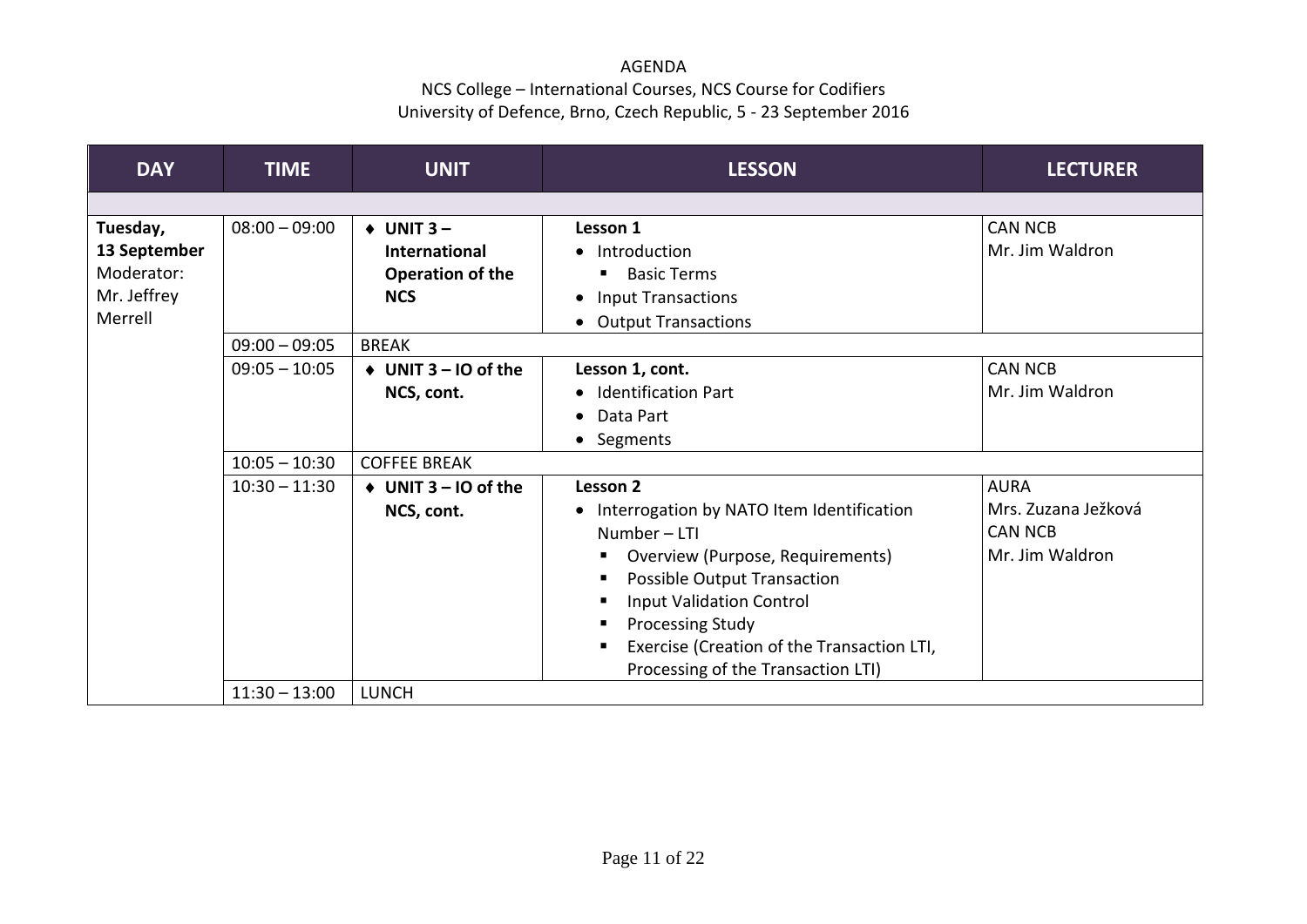| <b>DAY</b> | <b>TIME</b>     | <b>UNIT</b>                  | <b>LESSON</b>                                      | <b>LECTURER</b>     |
|------------|-----------------|------------------------------|----------------------------------------------------|---------------------|
|            | $13:00 - 14:00$ | $\bullet$ UNIT 3 – IO of the | Lesson 3                                           | <b>CAN NCB</b>      |
|            |                 | NCS, cont.                   | • Requests for New Codification Items of Supply    | Mr. Jim Waldron     |
|            |                 |                              | Codification and Registration of a User - LSA<br>٠ |                     |
|            |                 |                              | - Overview (Purpose, Requirements)                 |                     |
|            |                 |                              | - Codification Process Flow                        |                     |
|            |                 |                              | - Possible Output Transactions (KRT, KAT,          |                     |
|            |                 |                              | KRE, KRU, K27)                                     |                     |
|            |                 |                              | <b>Input Validation Control</b>                    |                     |
|            |                 |                              | <b>Processing Study</b>                            |                     |
|            | $14:00 - 14:15$ | <b>COFFEE BREAK</b>          |                                                    |                     |
|            | $14:15 - 15:15$ | $\bullet$ UNIT 3 – IO of the | Lesson 3, cont.                                    | AURA                |
|            |                 | NCS, cont.                   | • Requests for New Codification Items of Supply    | Mrs. Zuzana Ježková |
|            |                 |                              | Codification and Registration of a User - LSA<br>п | <b>CAN NCB</b>      |
|            |                 |                              | - Exercise (Creation of the Transaction LSA,       | Mr. Jim Waldron     |
|            |                 |                              | Processing of the Transaction LSA)                 |                     |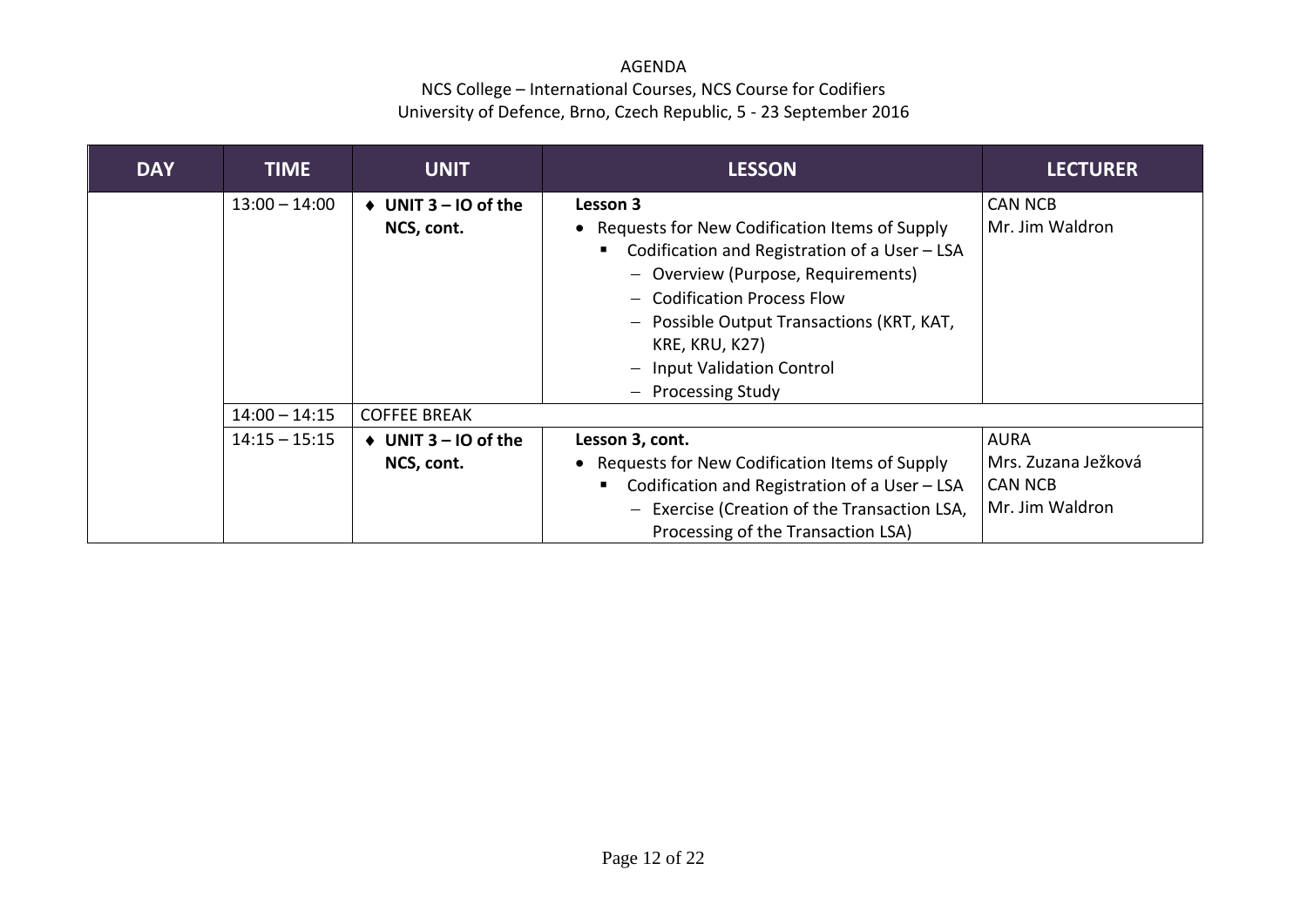| <b>DAY</b>                 | <b>TIME</b>     | <b>UNIT</b>                                      | <b>LESSON</b>                                                      | <b>LECTURER</b>                 |
|----------------------------|-----------------|--------------------------------------------------|--------------------------------------------------------------------|---------------------------------|
|                            |                 |                                                  |                                                                    |                                 |
| Wednesday,<br>14 September | $08:00 - 09:00$ | $\triangleleft$ UNIT 3 – IO of the<br>NCS, cont. | Lesson 3, cont.<br>• Requests for New Codification Items of Supply | <b>AURA</b><br>Mr. Ondřej Janák |
| Moderator:                 |                 |                                                  | Codification and Registration of a User - LSA                      | <b>CAN NCB</b>                  |
| Mr. Jeffrey                |                 |                                                  | - Exercise (Creation of the Transaction LSA,                       | Mr. Jim Waldron                 |
| Merrell                    |                 |                                                  | Processing of the Transaction LSA)                                 |                                 |
|                            | $09:00 - 09:05$ | <b>BREAK</b>                                     |                                                                    |                                 |
|                            | $09:05 - 10:05$ | $\triangleleft$ UNIT 3 - IO of the               | Lesson 3, cont.                                                    | <b>AURA</b>                     |
|                            |                 | NCS, cont.                                       | • Requests for New Codification Items of Supply                    | Mr. Ondřej Janák                |
|                            |                 |                                                  | Codification and Registration of a User - LSA                      | <b>CAN NCB</b>                  |
|                            |                 |                                                  | - Exercise (Creation of the Transaction LSA,                       | Mr. Jim Waldron                 |
|                            |                 |                                                  | Processing of the Transaction LSA)                                 |                                 |
|                            | $10:05 - 10:30$ | <b>COFFEE BREAK</b>                              |                                                                    |                                 |
|                            | $10:30 - 11:30$ | $\triangleleft$ UNIT 3 – IO of the               | Lesson 4                                                           | <b>AURA</b>                     |
|                            |                 | NCS, cont.                                       | • Maintenance Operations on Items of Supply                        | Mrs. Zuzana Ježková             |
|                            |                 |                                                  | Registration of User - LAU                                         | <b>CAN NCB</b>                  |
|                            |                 |                                                  | - Overview (Purpose, Requirements)                                 | Mr. Jim Waldron                 |
|                            |                 |                                                  | - Possible Output Transaction (KAU, KAT,                           |                                 |
|                            |                 |                                                  | KRE, KRU)                                                          |                                 |
|                            |                 |                                                  | <b>Input Validation Control</b>                                    |                                 |
|                            |                 |                                                  | - Processing Study                                                 |                                 |
|                            |                 |                                                  | Exercise (Creation of the Transaction LAU,                         |                                 |
|                            |                 |                                                  | Processing of the Transaction LAU)                                 |                                 |
|                            | $11:30 - 13:00$ | <b>LUNCH</b>                                     |                                                                    |                                 |
|                            | $13:00 - 14:00$ | $\triangleleft$ UNIT 3 – 10 of the               | Lesson 4, cont.                                                    | <b>AURA</b>                     |
|                            |                 | NCS, cont.                                       | • Maintenance Operations on Items of Supply                        | Mrs. Zuzana Ježková             |
|                            |                 |                                                  | Withdrawal of User Registration - LDU                              | <b>CAN NCB</b>                  |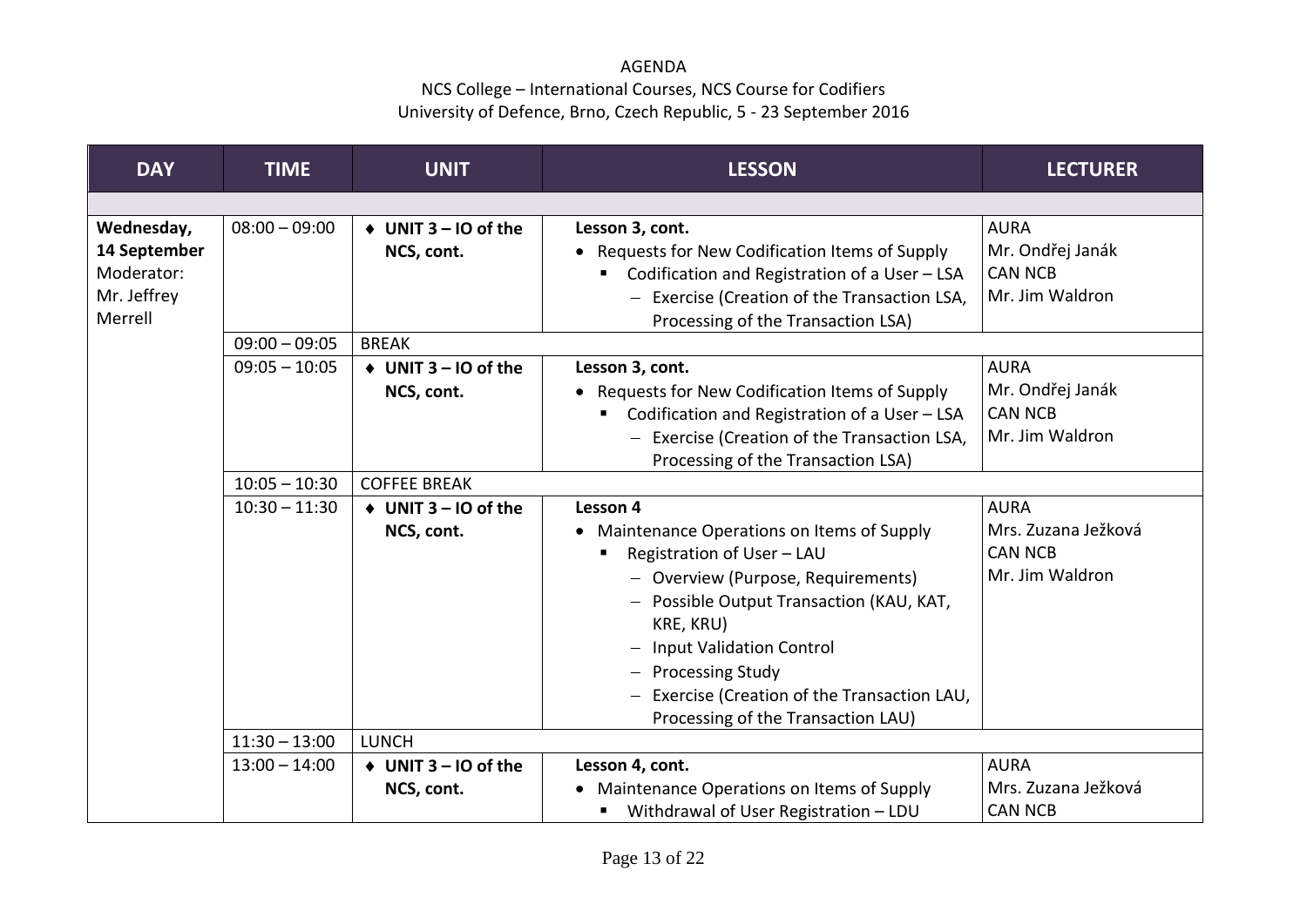| <b>DAY</b> | TIME            | <b>UNIT</b>                                      | <b>LESSON</b>                                                                                                                                                                                                                                                                                                                                                                                                                                       | <b>LECTURER</b>                                                         |
|------------|-----------------|--------------------------------------------------|-----------------------------------------------------------------------------------------------------------------------------------------------------------------------------------------------------------------------------------------------------------------------------------------------------------------------------------------------------------------------------------------------------------------------------------------------------|-------------------------------------------------------------------------|
|            |                 |                                                  | - Overview (Purpose, Requirements)<br>Possible Output Transaction (KDU, KRE,<br>$\qquad \qquad -$<br>KRU)<br><b>Input Validation Control</b><br>$\overline{\phantom{m}}$<br><b>Processing Study</b><br>Exercise (Creation of The Transaction LDU,<br>$\overline{\phantom{m}}$<br>Processing of The Transaction LDU)                                                                                                                                 | Mr. Jim Waldron                                                         |
|            | $14:00 - 14:15$ | <b>COFFEE BREAK</b>                              |                                                                                                                                                                                                                                                                                                                                                                                                                                                     |                                                                         |
|            | $14:15 - 15:15$ | $\triangleleft$ UNIT 3 – IO of the<br>NCS, cont. | Lesson 5<br>• Maintenance Operations on Items of Supply<br>Add/Delete/Change Reference(S) and Related<br>п<br>Codes - LAR/LDR/LCR, Multiple DIC LMD<br>- Overview (Purpose, Requirements)<br>- Possible Output Transaction<br>(KAR/KDR/KCR, KRE, KRU)<br>- Input Validation Control<br>- Processing Study<br><b>Exercise (Creation of the Transaction</b><br>$\overline{\phantom{m}}$<br>LAR/LDR/LCR, Processing of the<br>Transaction LAR/LDR(LCR) | <b>AURA</b><br>Mrs. Zuzana Ježková<br><b>CAN NCB</b><br>Mr. Jim Waldron |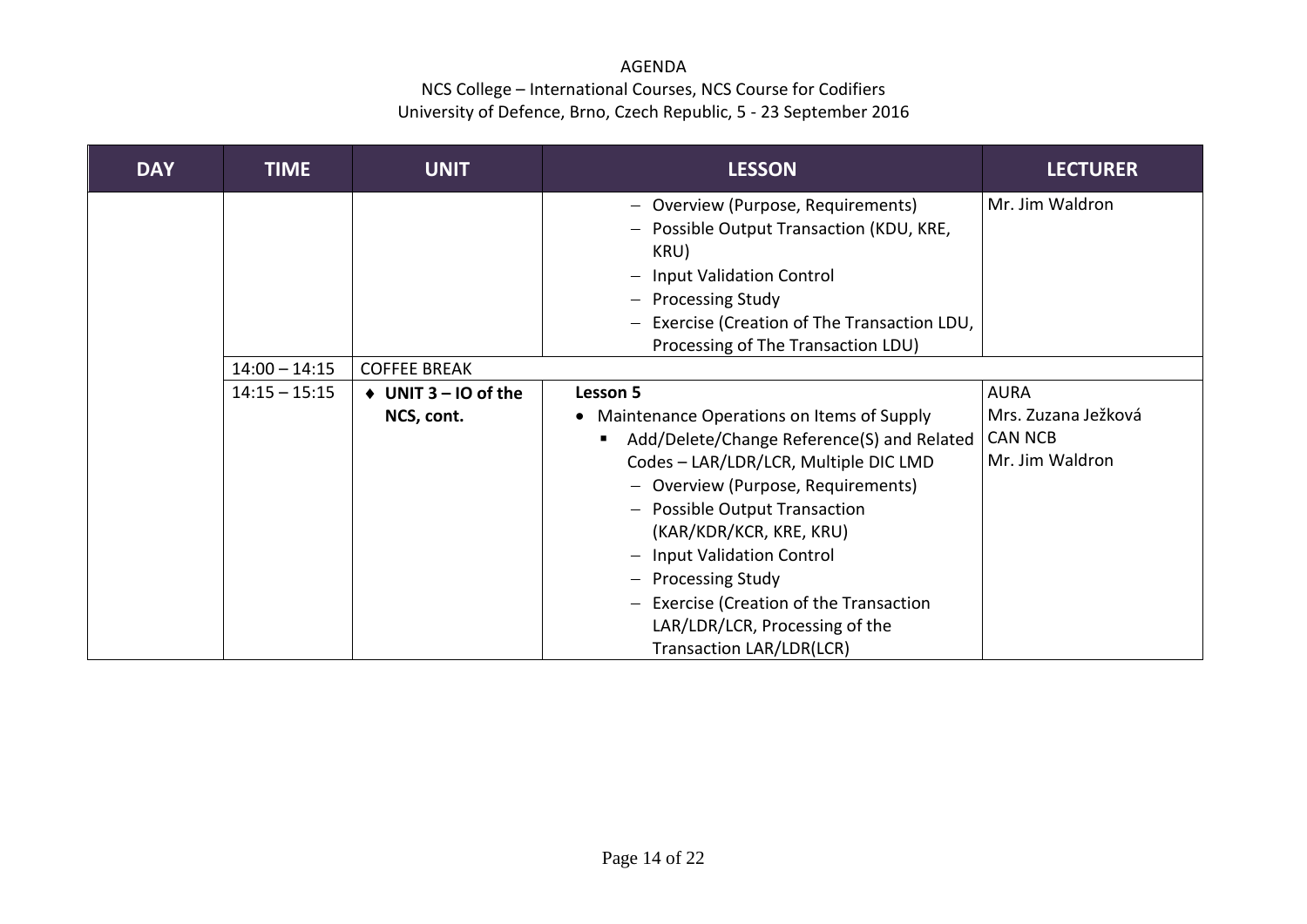| <b>DAY</b>                                                        | <b>TIME</b>                        | <b>UNIT</b>                                                             | <b>LESSON</b>                                                                                                                                                                                                                                                | <b>LECTURER</b>                                                         |
|-------------------------------------------------------------------|------------------------------------|-------------------------------------------------------------------------|--------------------------------------------------------------------------------------------------------------------------------------------------------------------------------------------------------------------------------------------------------------|-------------------------------------------------------------------------|
|                                                                   |                                    |                                                                         |                                                                                                                                                                                                                                                              |                                                                         |
| Thursday,<br>15 September<br>Moderator:<br>Mr. Jeffrey<br>Merrell | $08:00 - 09:00$                    | $\triangleleft$ UNIT 3 – IO of the<br>NCS, cont.                        | Lesson 5, cont.<br>• Maintenance Operations on Items of Supply<br>Add/Delete/Change Reference(S) and<br>п<br>Related Codes - LAR/LDR/LCR, Multiple DIC<br><b>LMD</b>                                                                                         | <b>CAN NCB</b><br>Mr. Jim Waldron                                       |
|                                                                   | $09:00 - 09:05$                    | <b>BREAK</b>                                                            |                                                                                                                                                                                                                                                              |                                                                         |
|                                                                   | $09:05 - 10:05$<br>$10:05 - 10:30$ | $\triangleleft$ UNIT 3 – IO of the<br>NCS, cont.<br><b>COFFEE BREAK</b> | Lesson 6<br>• Maintenance Operations on Items of Supply<br>Follow-Up Interrogations - LFN<br>п<br>- Overview (Purpose, Requirements);<br>Follow-Up Actions; Exercise<br>Lesson 7<br>Reinstatement of NSN (Overview (Purpose,<br>п<br>Requirements); Exercise | <b>AURA</b><br>Mrs. Zuzana Ježková<br><b>CAN NCB</b><br>Mr. Jim Waldron |
|                                                                   | $10:30 - 11:30$                    | $\triangleleft$ UNIT 3 – 10 of the<br>NCS, cont.                        | Lesson 8<br>• Maintenance Operations on Items of Supply<br>Cancellation of NSN - L23/K23 (Overview<br>(Purpose, Requirements); NATO Form<br>AC/135-No 23                                                                                                     | <b>CAN NCB</b><br>Mr. Jim Waldron                                       |
|                                                                   | $11:30 - 13:00$                    | <b>LUNCH</b>                                                            |                                                                                                                                                                                                                                                              |                                                                         |
|                                                                   | $13:00 - 14:00$                    | $\triangleleft$ UNIT 3 – IO of the<br>NCS, cont.                        | Lesson 8, cont.<br>Cancellation of NSN - L23/K23, Exercise<br>п                                                                                                                                                                                              | <b>AURA</b><br>Mrs. Zuzana Ježková<br><b>CAN NCB</b><br>Mr. Jim Waldron |
|                                                                   | $14:00 - 14:15$                    | <b>COFFEE BREAK</b>                                                     |                                                                                                                                                                                                                                                              |                                                                         |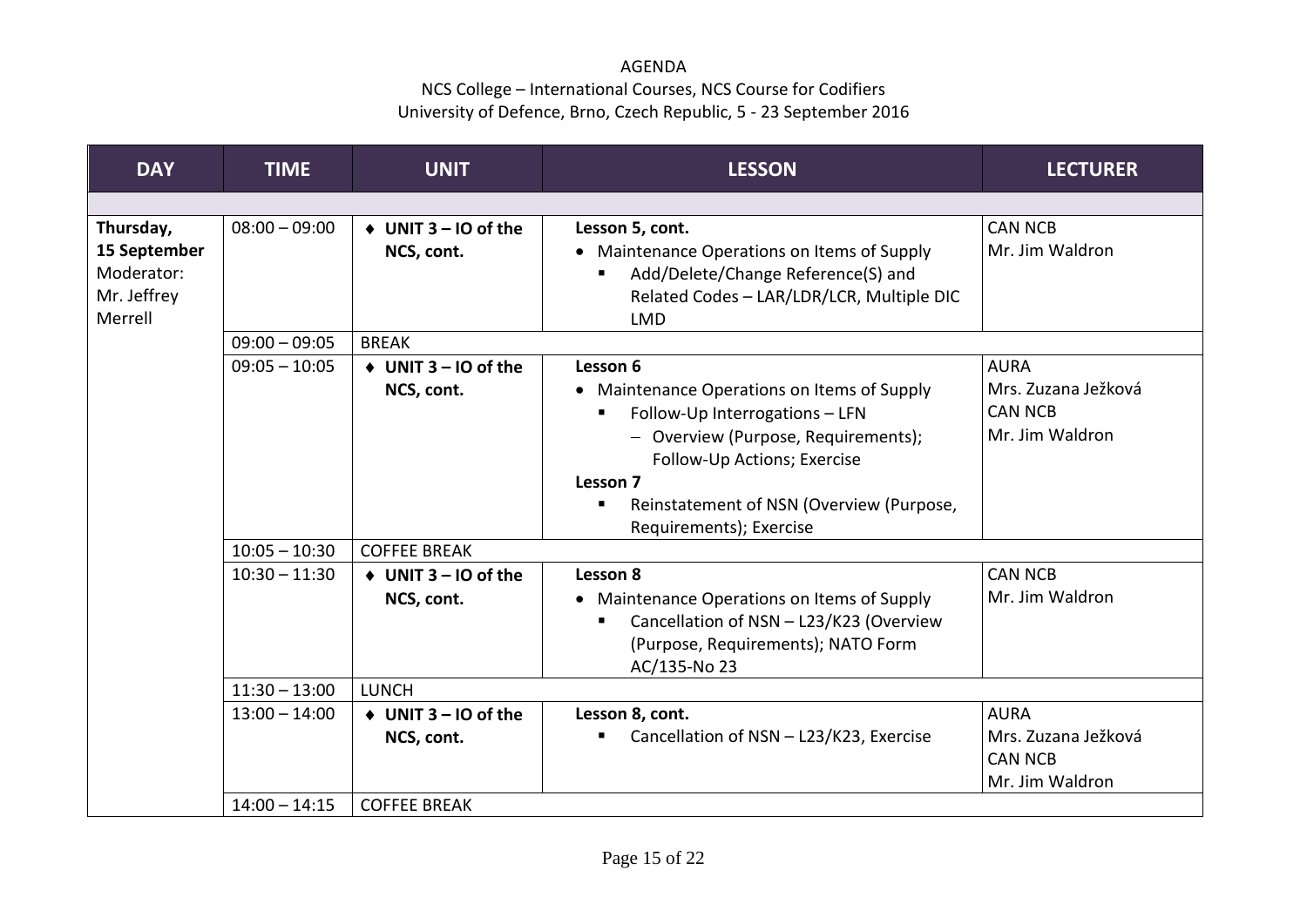| <b>DAY</b> | TIME            | <b>UNIT</b>                        | <b>LESSON</b>                                                                 | <b>LECTURER</b>                                                           |
|------------|-----------------|------------------------------------|-------------------------------------------------------------------------------|---------------------------------------------------------------------------|
|            | $14:15 - 15:15$ | UNIT $3 - 10$ of the<br>NCS, cont. | Lesson 8, cont.<br>Cancellation of NATO Stock Numbers -<br>L23/K23 (Exercise) | <b>AURA</b><br>  Mrs. Zuzana Ježková<br><b>CAN NCB</b><br>Mr. Jim Waldron |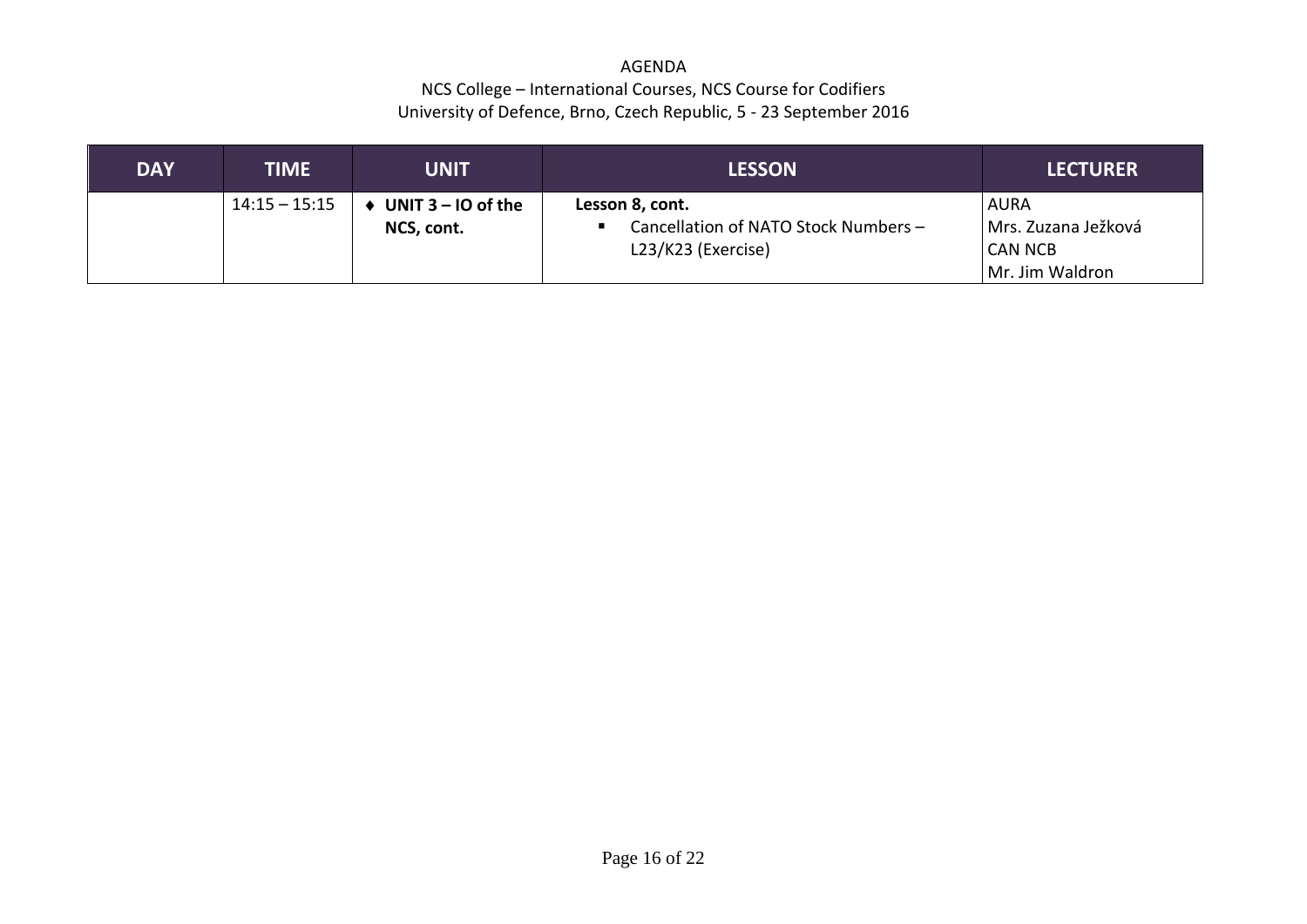| <b>DAY</b>   | <b>TIME</b>     | <b>UNIT</b>                        | <b>LESSON</b>                                     | <b>LECTURER</b> |
|--------------|-----------------|------------------------------------|---------------------------------------------------|-----------------|
|              |                 |                                    |                                                   |                 |
| Friday,      | $08:00 - 09:00$ | $\triangleleft$ UNIT 3 – IO of the | Lesson 9                                          | <b>CAN NCB</b>  |
| 16 September |                 | NCS, cont.                         | • Update of NMCRL                                 | Mr. Jim Waldron |
| Moderator:   |                 |                                    | <b>KFF</b><br>٠                                   |                 |
| Mr. Jeffrey  |                 |                                    | <b>KHN</b>                                        |                 |
| Merrell      |                 |                                    | Lesson 10                                         |                 |
|              |                 |                                    | • Periodical Reports (ESR1, ESR2, ESR3)           |                 |
|              | $09:00 - 09:05$ | <b>BREAK</b>                       |                                                   |                 |
|              | $09:05 - 10:05$ | $\triangleleft$ UNIT 3 – 10 of the | Lesson 11                                         | <b>CAN NCB</b>  |
|              |                 | NCS, cont.                         | • NATO Mail Box System (NMBS)                     | Mr. Jim Waldron |
|              |                 |                                    | <b>NMBS Overview</b><br>п                         |                 |
|              |                 |                                    | <b>NMBS</b> in Practice<br>$\bullet$              |                 |
|              | $10:05 - 10:30$ | <b>COFFEE BREAK</b>                |                                                   |                 |
|              | $10:30 - 11:30$ | $\triangleleft$ UNIT 3 – 10 of the | Lesson 12                                         | <b>CAN NCB</b>  |
|              |                 | NCS, cont.                         | • Review Session – International Operation of the | Mr. Jim Waldron |
|              |                 |                                    | <b>NCS</b>                                        |                 |
|              | $11:30 - 13:00$ | <b>LUNCH</b>                       |                                                   |                 |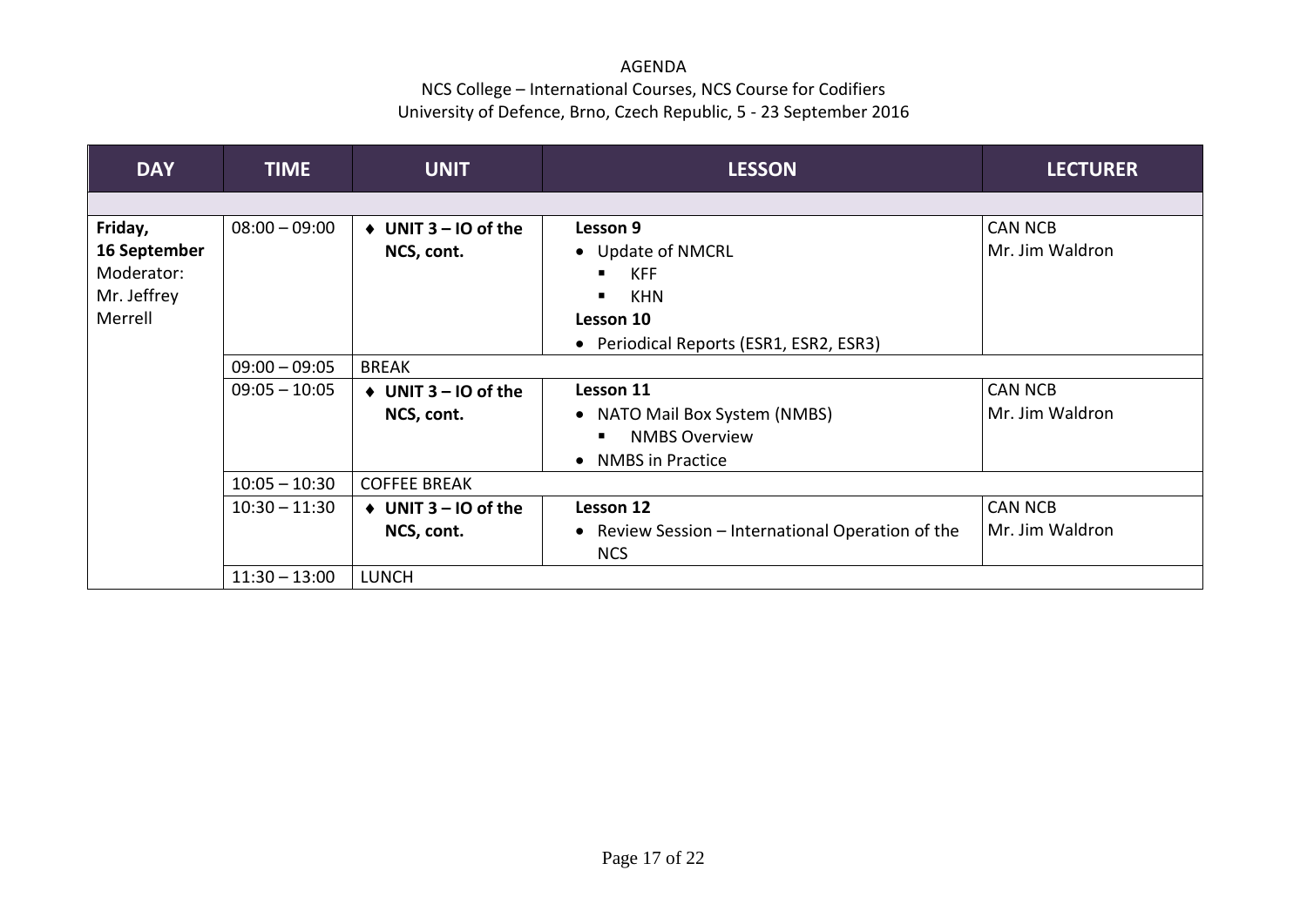| <b>DAY</b>                                               | <b>TIME</b>          | <b>UNIT</b>                                                                            | <b>LESSON</b>                                                                                                                                                                                                                                                                                                                      | <b>LECTURER</b>                    |  |
|----------------------------------------------------------|----------------------|----------------------------------------------------------------------------------------|------------------------------------------------------------------------------------------------------------------------------------------------------------------------------------------------------------------------------------------------------------------------------------------------------------------------------------|------------------------------------|--|
|                                                          | 3 <sup>rd</sup> Week |                                                                                        |                                                                                                                                                                                                                                                                                                                                    |                                    |  |
| Monday,<br>19 September<br>Moderator:<br>Mr. Eric Tuttle | $08:00 - 09:40$      | $\triangleleft$ UNIT 4 – Main<br><b>Activities in the</b><br><b>Logistical Channel</b> | Lesson 1<br>• Procurement Process and Logistics<br>Basic Theory and Business Logistics Approach<br>Military Demand Management Activities in Global<br>Supply Chain (Demand Management, Demand<br>Planning)<br>Movement and Transport Infrastructure<br>Evaluation<br><b>Movement Control Principles and Functions</b><br>$\bullet$ | <b>UoD</b><br>Mr. Tomáš Binar      |  |
|                                                          | $09:40 - 10:00$      | <b>BREAK</b>                                                                           |                                                                                                                                                                                                                                                                                                                                    |                                    |  |
|                                                          | $10:00 - 11:30$      | ♦ UNIT 5 - Logistical<br><b>Technologies</b>                                           | Lesson 1<br>• Selected Logistical Technologies<br>Just in Time Philosophy<br>• Technologies of Automatic Identification (Bar<br>Coding, RFID)                                                                                                                                                                                      | <b>UoD</b><br>Mrs. Radka Lopourová |  |
|                                                          | $11:30 - 13:00$      | <b>LUNCH</b>                                                                           |                                                                                                                                                                                                                                                                                                                                    |                                    |  |
|                                                          | $13:00 - 14:00$      | $+$ UNIT 6 – NCS<br><b>Modernization</b><br><b>Projects</b>                            | Lesson 1<br>• XML in International Data Exchange<br><b>General Introduction</b><br><b>Benefits of XML</b><br>XML Schema - NCAGE Data<br><b>Technical Requirements for NSN Data</b>                                                                                                                                                 | <b>CAN NCB</b><br>Mr. Eric Tuttle  |  |
|                                                          | $14:00 - 14:15$      | <b>COFFEE BREAK</b>                                                                    |                                                                                                                                                                                                                                                                                                                                    |                                    |  |
|                                                          | $14:15 - 15:15$      | $+$ UNIT 6 – NCS<br><b>Modernization</b><br><b>Projects</b>                            | Lesson 2<br><b>Online Maintenance Tool</b><br>$\bullet$                                                                                                                                                                                                                                                                            | <b>CAN NCB</b><br>Mr. Eric Tuttle  |  |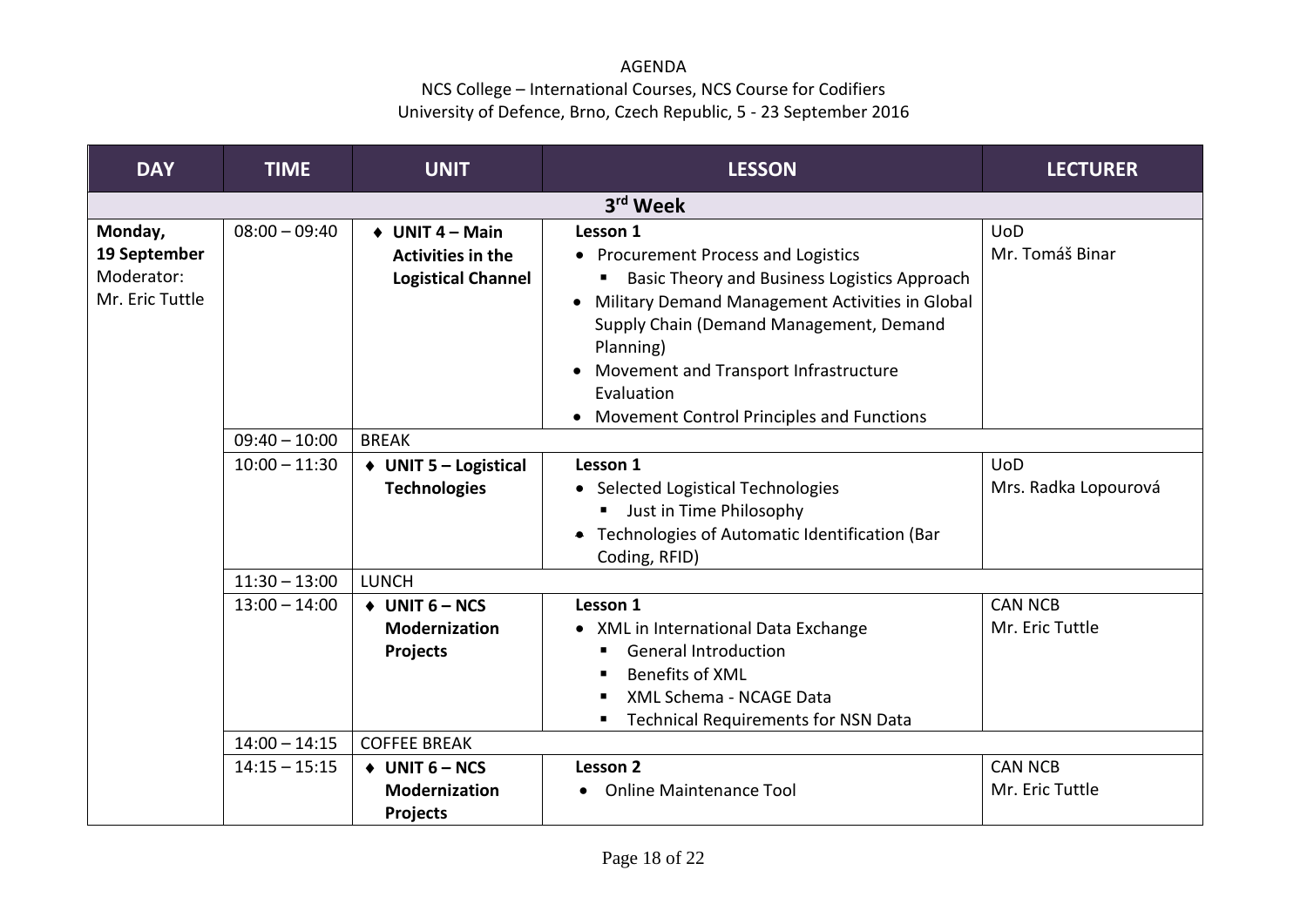| <b>DAY</b>      | <b>TIME</b>     | <b>UNIT</b>             | <b>LESSON</b>                                            | <b>LECTURER</b>        |
|-----------------|-----------------|-------------------------|----------------------------------------------------------|------------------------|
|                 |                 |                         |                                                          |                        |
| Tuesday,        | $08:00 - 09:00$ | ♦ Presentation of       | Overview<br>$\bullet$                                    | Mr. Traian Iosub       |
| 20 September    |                 | the ESG Company         |                                                          |                        |
| Moderator:      |                 | (N-Core)                |                                                          |                        |
| Mr. Eric Tuttle | $09:00 - 9:20$  | <b>COFFEE BREAK</b>     |                                                          |                        |
|                 | $9:20 - 11:30$  | ♦ Course Curriculum     |                                                          | <b>US NCB</b>          |
|                 |                 | Summary $-Q/A$          |                                                          | Mr. Jeffrey Merrell    |
|                 |                 |                         |                                                          | <b>CAN NCB</b>         |
|                 |                 |                         |                                                          | Mr. Eric Tuttle        |
|                 |                 |                         |                                                          | <b>UoD</b>             |
|                 |                 |                         |                                                          | Col Pavel Foltin       |
|                 | $11:30 - 13:00$ | <b>LUNCH</b>            |                                                          |                        |
|                 | $13:30 - 15:15$ | ♦ Visit to the Military | Presentation of the Facility<br>$\bullet$                | Representatives of the |
|                 |                 | Depot of                | Practical Codification at the Depot in Brno<br>$\bullet$ | Military Depot of      |
|                 |                 | Unrepairable            |                                                          | Unrepairable Material  |
|                 |                 | <b>Material (Brno)</b>  |                                                          |                        |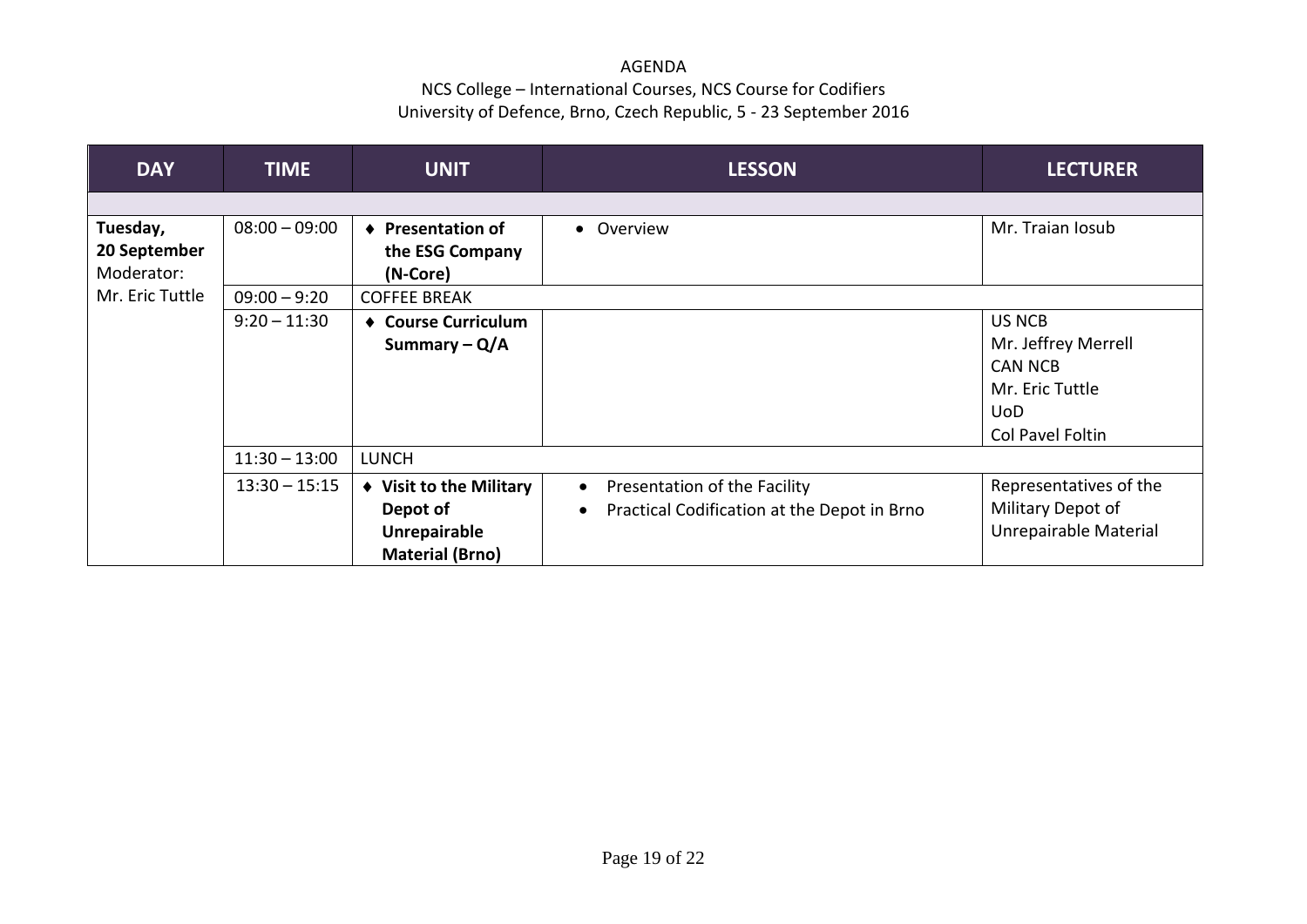| <b>DAY</b>      | <b>TIME</b>     | <b>UNIT</b>                      | <b>LESSON</b>              | <b>LECTURER</b>         |
|-----------------|-----------------|----------------------------------|----------------------------|-------------------------|
|                 |                 |                                  |                            |                         |
| Wednesday,      | $08:00 - 09:40$ | ◆ MC CATALOGUE -                 | • Overview & Demonstration | <b>AURA</b>             |
| 21 September    |                 | Introduction and                 |                            | Mr. Miroslav Padalík    |
| Moderator:      |                 | <b>Demonstration</b>             |                            |                         |
| Mr. Eric Tuttle |                 |                                  |                            |                         |
|                 | $09:40 - 10:00$ | <b>COFFEE BREAK</b>              |                            |                         |
|                 | $10:00 - 11:30$ | ◆ MC CATALOGUE -                 | • Practical Hands-On       | <b>AURA</b>             |
|                 |                 | Hands-On                         |                            | Mrs. Zuzana Ježková     |
|                 |                 |                                  |                            |                         |
|                 | $11:30 - 13:00$ | <b>LUNCH</b>                     |                            |                         |
|                 | $13:00 - 13:40$ | $\triangleleft$ SICAD –          | • Overview & Demonstration | <b>VTC Presentation</b> |
|                 |                 | Introduction and                 |                            |                         |
|                 |                 | <b>Demonstration</b>             |                            |                         |
|                 | $13:40 - 14:00$ | <b>COFFEE BREAK</b>              |                            |                         |
|                 | $14:00 - 15:15$ | $\triangleleft$ SICAD – Hands-On | • Practical Hands-On       | <b>VTC Presentation</b> |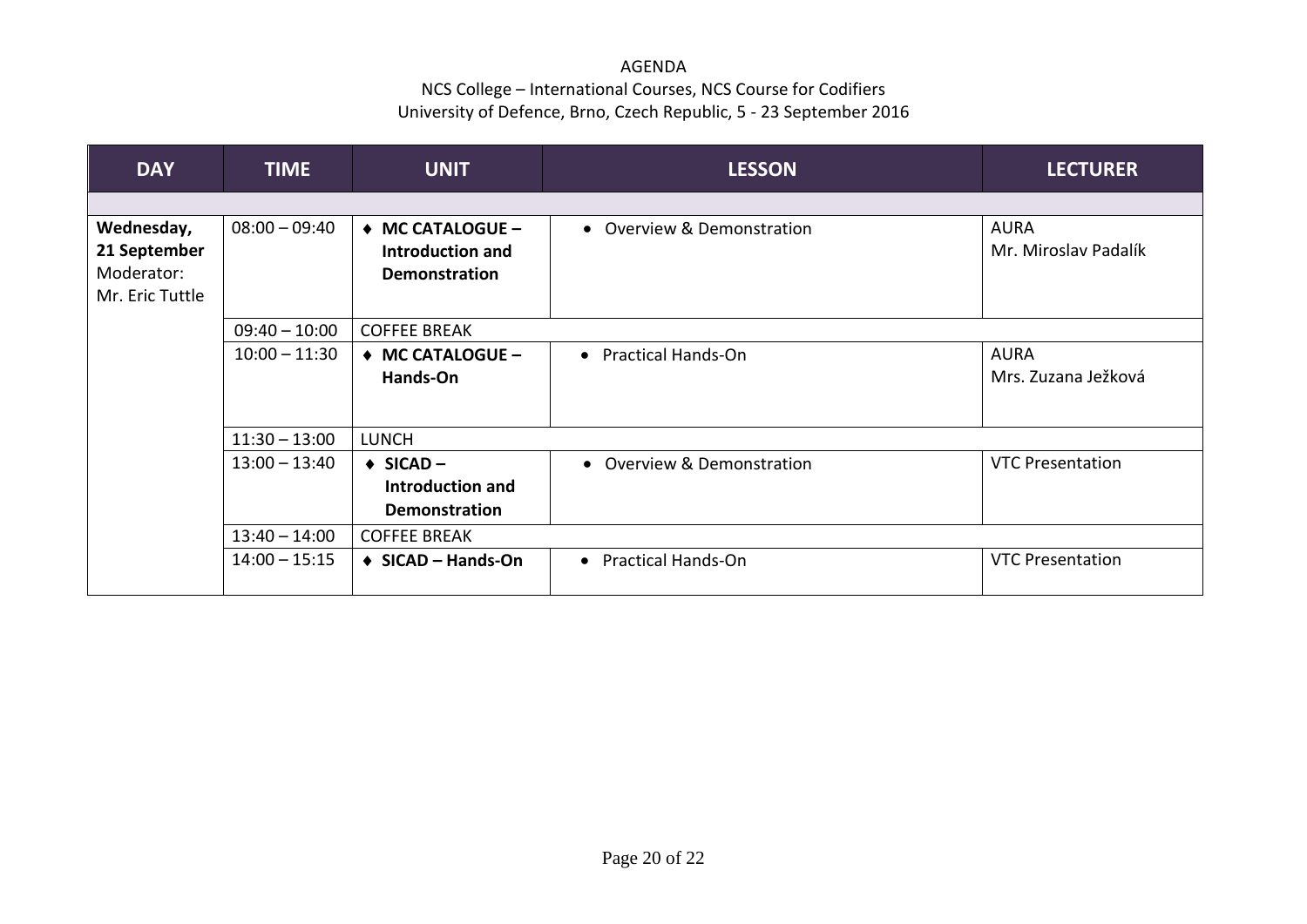| <b>DAY</b>                | <b>TIME</b>     | <b>UNIT</b>         | <b>LESSON</b>                                | <b>LECTURER</b>                                                          |
|---------------------------|-----------------|---------------------|----------------------------------------------|--------------------------------------------------------------------------|
|                           |                 |                     |                                              |                                                                          |
| Thursday,<br>22 September | $08:00 - 08:30$ |                     | • Final Organizational Matters               | NCS College Manager<br><b>NCS College Moderator</b>                      |
| Moderator:                | $08:30 - 08:45$ | <b>BREAK</b>        |                                              |                                                                          |
| Mr. Eric Tuttle           | $08:45 - 10:00$ |                     | • Item Codification in Practice - Final Test | <b>AURA</b><br>Mr. Ondřej Janák<br><b>USA NCB</b><br>Mr. Jeffrey Merrell |
|                           | $10:00 - 10:30$ | <b>COFFEE BREAK</b> |                                              |                                                                          |
|                           | $10:30 - 11:30$ |                     | • Item Codification in Practice - Final Test | <b>AURA</b><br>Mr. Ondřej Janák<br><b>USA NCB</b><br>Mr. Jeffrey Merrell |
|                           | $11:30 - 13:00$ | <b>LUNCH</b>        |                                              |                                                                          |
|                           | $13:00 - 14:00$ |                     | • Item Codification in Practice - Final Test | <b>AURA</b><br>Mr. Ondřej Janák<br><b>USA NCB</b><br>Mr. Jeffrey Merrell |
|                           | $14:00 - 14:15$ | <b>COFFEE BREAK</b> |                                              |                                                                          |
|                           | $14:15 - 15:15$ |                     | • Item Codification in Practice - Final Test | <b>AURA</b><br>Mr. Ondřej Janák<br><b>USA NCB</b><br>Mr. Jeffrey Merrell |